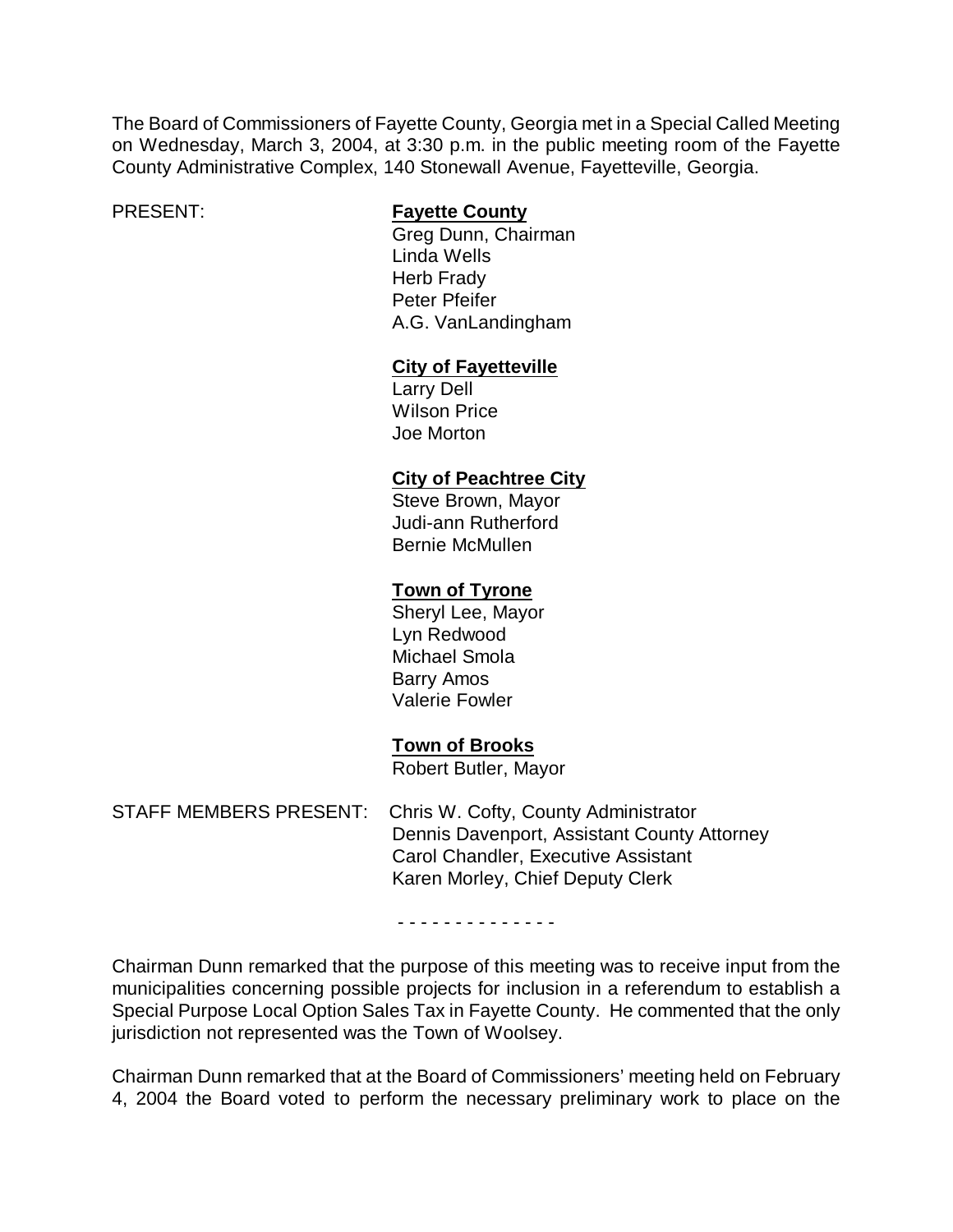November general election ballot a local option sales tax for transportation. He said that was a motion that was passed 5-0 by the Board. He said in order to proceed one of the requirements of the State was that the Board get elected officials and representatives from the other governments together and seek input to determine what each municipality was expecting the Board of Commissioners to do. He said he was hoping for a very candid and open discussion. He said there was no reason to hold back anything because this was a total count commitment of all of the jurisdictions. He said everyone had met once before and everyone basically agreed on the priorities for the transportation plan. He said funding had also been discussed. He said everyone basically agreed that without a S.P.L.O.S.T.

not very much of the road work would get done. He said the transportation plan had over \$400 million worth of projects in it over the next twenty-seven years. He said everyone wanted to find funding outside of citizens' property tax in order to achieve this. He asked Finance Director Mark Pullium to discuss the charts that he had prepared.

Finance Director Mark Pullium said he had prepared a forecast of the sales tax over the next five or six years. A copy of his presentation, identified as "Attachment No. 1", follows these minutes and is made an official part hereof. He said the forecast was very conservative. He said in 1999 the county received on a one cent sales tax \$13,852,354. He said the numbers had grown steadily each year. He said from 1998 to 1999 there was a \$2 million increase on a county wide basis. He said there were a lot of retail establishments that had come into the county such as the Pavilion and some other retail businesses throughout the county that had drawn in some more sales tax. He pointed out that there now was a trend downward. He said in his projections he does have the county in a downward trend. He said as a result of the down trend in the economy not only for the State of Georgia but on the national level, there was a reduction in sales tax. He said for the last calendar year Fayette County received \$17,136,330 on a county wide basis and the five year total was \$78,557,971.

Mr. Pullium further remarked that in 1999 the county saw a 16.91% increase in the one cent sales tax over the year 1998. He said there was a continuing decline in the percentage increase down to 2.78% from 2002 to 2003. He said indications were that the economy was going to start picking up and there was evidence of this already. He said in his projection he had factored in the last three years. He said he had used a conservative estimate although he believed the economy would begin to get better and the numbers might be higher than projected. He said he had forecasted on a conservative basis and he had used approximately 4.3% as the annual year over year increase over the next several years. He said if the voters chose to pass a one cent sales tax for a special purpose local option sales tax, it would begin on the first of April, 2005 and his figures were projections for 2005 through 2009. He said based on the statistics he had projected that this would be the likely pattern of the county's sales tax and would generate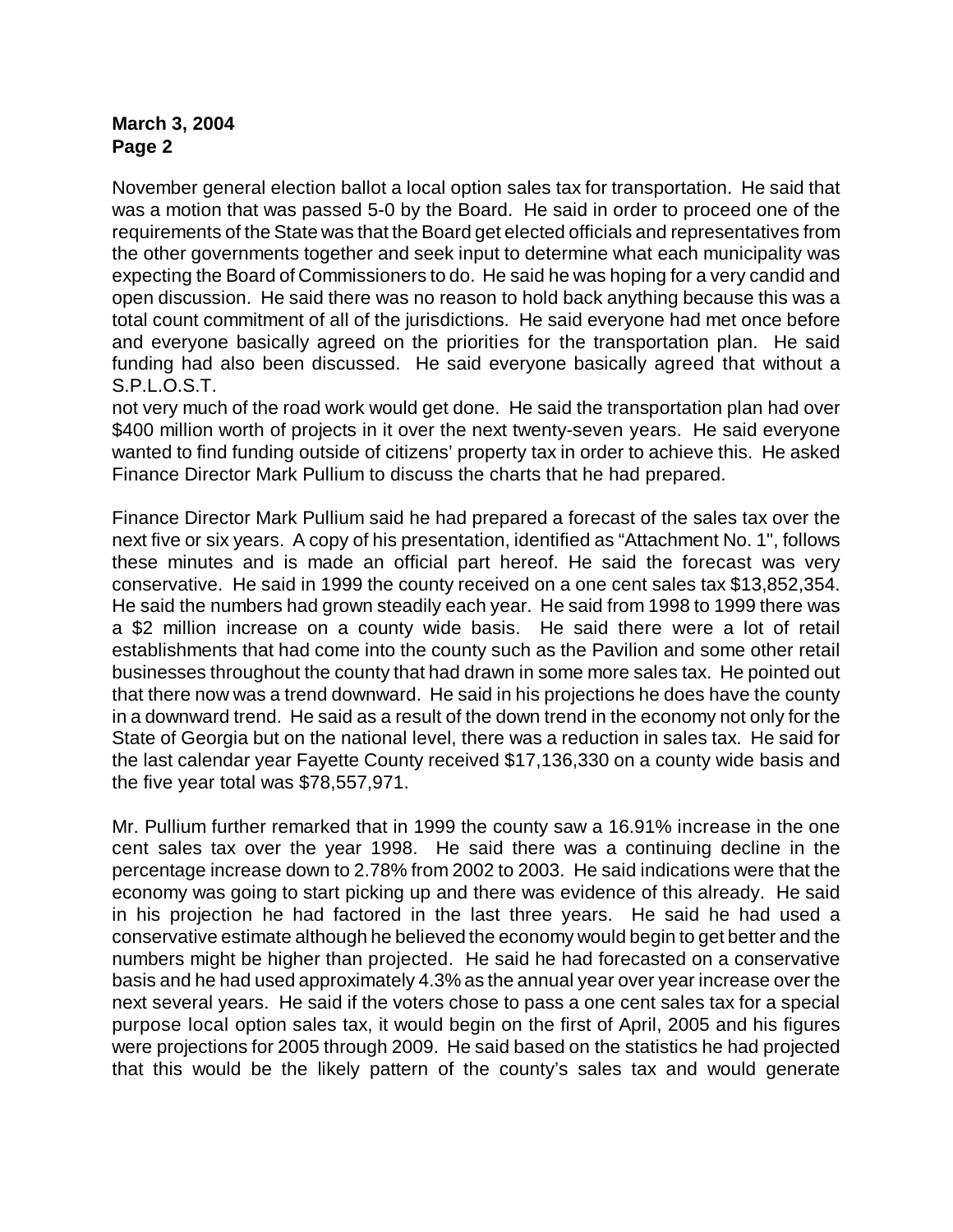\$101,114,739 over five years. He said it was his belief that this was a conservative estimate and probably only a 2% decrease.

Chairman Dunn remarked that this was not a bad news chart. He said there was a huge peak in 1998 and 1999 because of the Pavilion. He said the county could not replicate those kinds of numbers every year but the county was getting more money than that every year but the county would never see figures like that again. He said he would like to hear from the cities and get input on this S.P.L.O.S.T. He said he would like to have everyone express their likes and dislikes today. He said the Commission would have to go back after receiving this input and sit down with staff and review all of the suggestions that would be received here today. He said the Board would then have to construct a S.P.L.O.S.T. plan for the State to approve. He said there was a lot of talk now about S.P.L.O.S.T.'s in the Legislature. He said the rules were that a county wide S.P.L.O.S.T. would have to be submitted through the county and then the county would be both the sponsor and the one who operated the S.P.L.O.S.T. system. He commented on the top ten list that the entities had discussed at the transportation meeting. He said this list was slightly different than the last time. He asked for anyone wanting to comment at this time.

Tyrone Town Manager Barry Amos said he would like to comment on the Atlanta Regional Commission. He said he had seen an article in the newspaper this week about the trimming of transportation because of funding limitations. He asked what the estimated local share would be out of the \$140,000,000 total.

Chairman Dunn responded that it was going to be a minimum of 20% but it appeared that the Federal government was going to be changing some of the laws now. He said there were two different acts in Congress where they were talking about making the local match 30% or 40%. He said if these passed, then the local jurisdictions would have to put up more of the money to get things built. He said the President at this point would probably not do anything with this until after the election. He said the plan that was passed by the A.R.C. with all of the information from all of the counties and the bill for that over the years was \$74 million. He said the best estimate of how much the county would have would be \$43.5 million. He said Fayette County would be fighting for every project with everybody else in the region. He said that was another reason that a S.P.L.O.S.T. was so important because if match money was ready to go then the county would be much better off than the other jurisdictions who were not. He said it was going to be very difficult and they were not sure how they would trim this down. He stated that he would be going to a retreat after this meeting and spend three days at Callaway Gardens fighting with the other ten counties and how to proceed. He said this was going to be difficult particularly for the smaller counties to get their fair share. He stated Fayette County had managed to get every single project in the transportation plan and they were now in the R.T.P. because the county had modeled everything in the plan. He noted that the R.T.P. was the thirty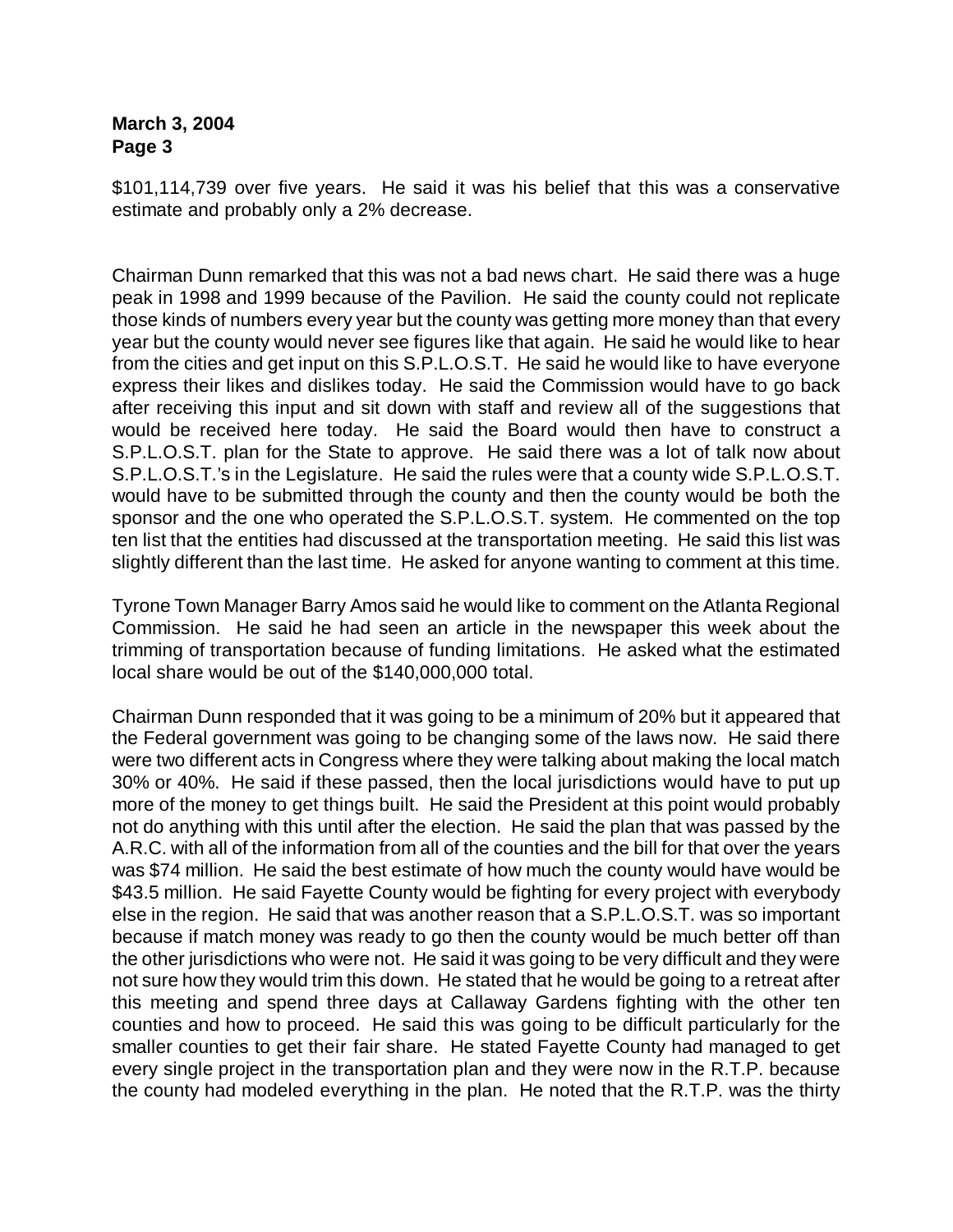year plan. He said A.R.C. had asked each county for their top three projects. He said the top three had previously been discussed and also the county had given its top ten projects. He said seven of those top ten projects were in the proposed T.I.P. and the county was trying to get three others pushed in at this point. He said all of them would not survive. He said then the county would find out how much money it would have in the next six years. He said the county would then have to trim this down based on what was available in the next six years.

Chairman Dunn further remarked that the S.P.L.O.S.T. currently being discussed would be S.P.L.O.S.T. money for projects that go way beyond the T.I.P. He said the \$140 million was just the price tab in the six year T.I.P.

Tyrone Manager Barry Amos clarified that out of the \$140 million for projects that 20% would have to be local matching and might be as much as 40%.

Chairman Dunn responded that it could be but probably would not go that high.

Mr. Amos asked from the county's standpoint if there was an estimate should the S.P.L.O.S.T. go forward and these projects remain then how much of the S.P.L.O.S.T. funding would need to go toward these projects.

Chairman Dunn said first we would have to see what survived the T.I.P. process. He said also it was not known what the match would be on each one of the projects. He said it was going to be substantial but it would not be \$140 million. He felt the local might be 20% to 30% of that.

Fayette County Public Works Director Lee Hearn commented that the unknown fact right now was if the county wanted to push these projects forward, the county would have to get involved with the right-of-way acquisition and how much that would cost the county. He said it might cost 10% or 20% of the project but this was difficult to determine right now. He said in order to identify the right-of-way needed, the engineering work would have to be done. He said the S.P.L.O.S.T. money would need to go toward the match and the S.P.L.O.S.T. would need to go toward engineering in the right-of-way acquisition. He said Fayette County was way ahead of some of the other counties in terms of being able to pick up projects if projects fall out of the short term work program.

Chairman Dunn said one of the other cities had asked him if the number one priority was the Fayetteville Bypass and all of the money received in the next several years was going to go into that one project. He said this was not the case. He said that would be a multiyear project that would last probably six, seven or eight years to get it done. He said the first thing that would be done with that was engineering and right-of-way acquisition and while this was being done, the county would be working on some of these other projects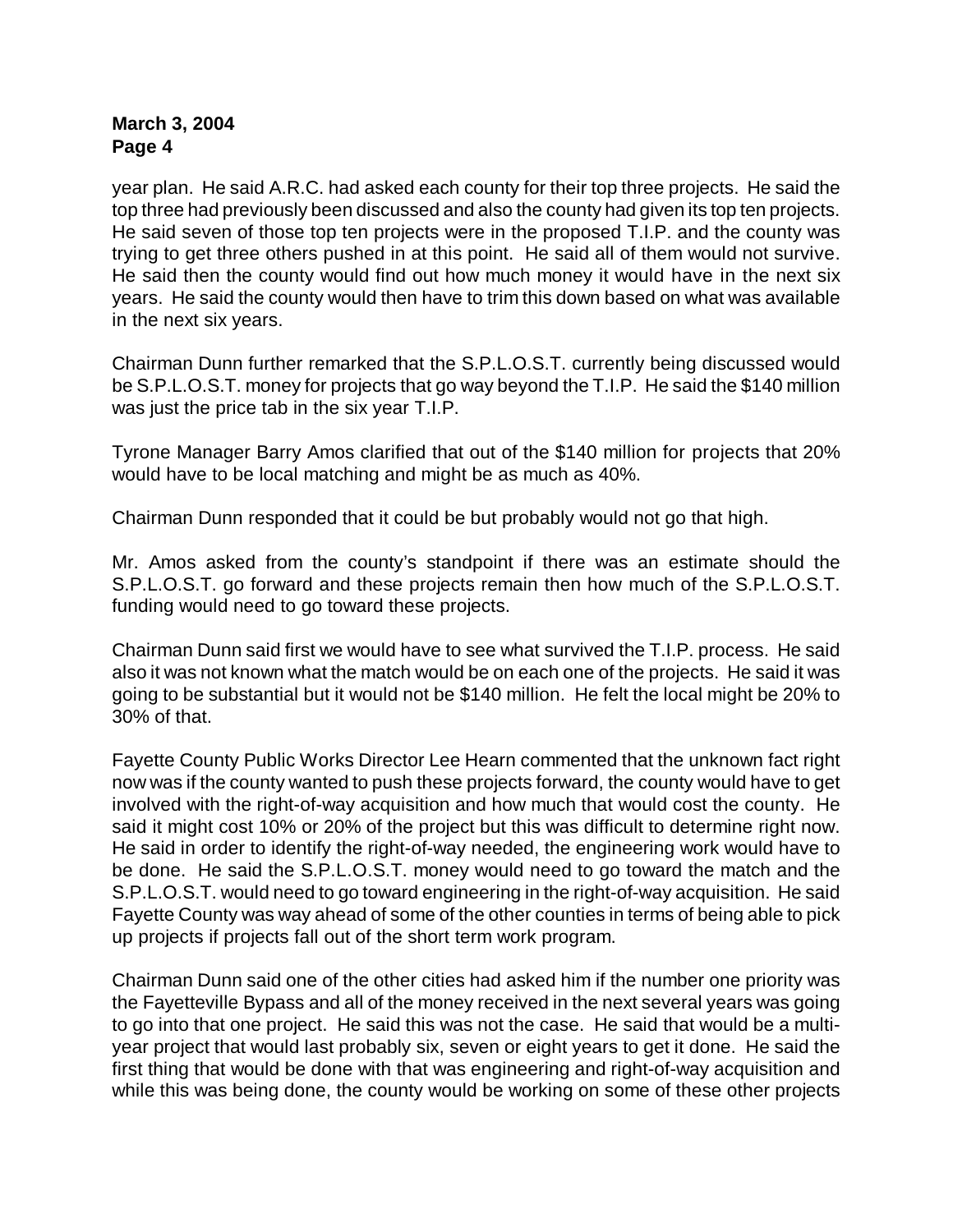at the same time. He said this was not going to happen in the order that it was on this list even though it was the county's priority. He said it could not happen that way because the State of Georgia might not agree with Fayette County's priorities nor the A.R.C. He said the county would know by this time next year and there would be a very clear view of the next six years. He said there was a S.R. 74 widening project in Peachtree City. He said one of the lists shows this project but this had not been one of the top ten county projects. He said that project was one of the top two projects several years ago. He said this project had fallen out in a lawsuit and somehow failed to get back in. He stated that the county was pursuing that as if it was one of the county's current priorities at the same time it was going for the top ten. He said the county needed to see an order trail on the State money for the S.R. 74 widening. He said the county could not just sit back and expect that everything was going to happen the way the State said that it was going to happen. He said the county must watch this. He said he was not saying anything bad about the State but this particular project fell through even though the county had a letter from former Governor Zell Miller once before. He said now the county had a very defined letter from the Secretary of Transportation stating exactly what he would be doing for Fayette County. He said this project was already started in the last T.I.P. but it needed to be followed through now. He said the county had not been able to find the followup at this point although the State said that it was there and they were committed to doing the project. He said the county needed to continue checking on these funds every month or so. He said no one on the S.R. 74 corridor could afford for that project to not be done in the time frame that they had promised.

Peachtree City Mayor Steve Brown said it was going to be interesting to see what redistricting did to some of the D.O.T. projects with jurisdictions shifting. He said Peachtree City wanted to see some vital traffic improvements in the county. He said it was in everyone's best interest to see improvements county wide. He said Peachtree City was well aware of the S.P.L.O.S.T. process. He said this was an effective tool and it had worked well in other counties. He said they were looking for a way to bring this back to their constituents in Peachtree City and try to come up with a way for them to support the proposal. He said they had been working diligently with county staff and they were very grateful for the collaborative spirit they had shown in trying to put together some ideas and propose some options. He said the City had come up with some suggestions that he would like to put forward in terms of a proposed way that Peachtree City might receive some sort of allocation from the S.P.L.O.S.T. He presented this to the committee for their review. A copy of the document, identified as "Attachment No. 2", follows these minutes and is made an official part hereof. He said the City felt this was a very fair proposal. He said Peachtree City was looking at a little over 21% of what the proceeds would actually come out to for some of the vital projects that the Peachtree citizens would definitely appreciate. He said this was not even coming up to a proportional share in terms of population. He said the City was looking at something that was felt to be a fair proposal. He said this was something that he was trying to put forward to tell the registered voters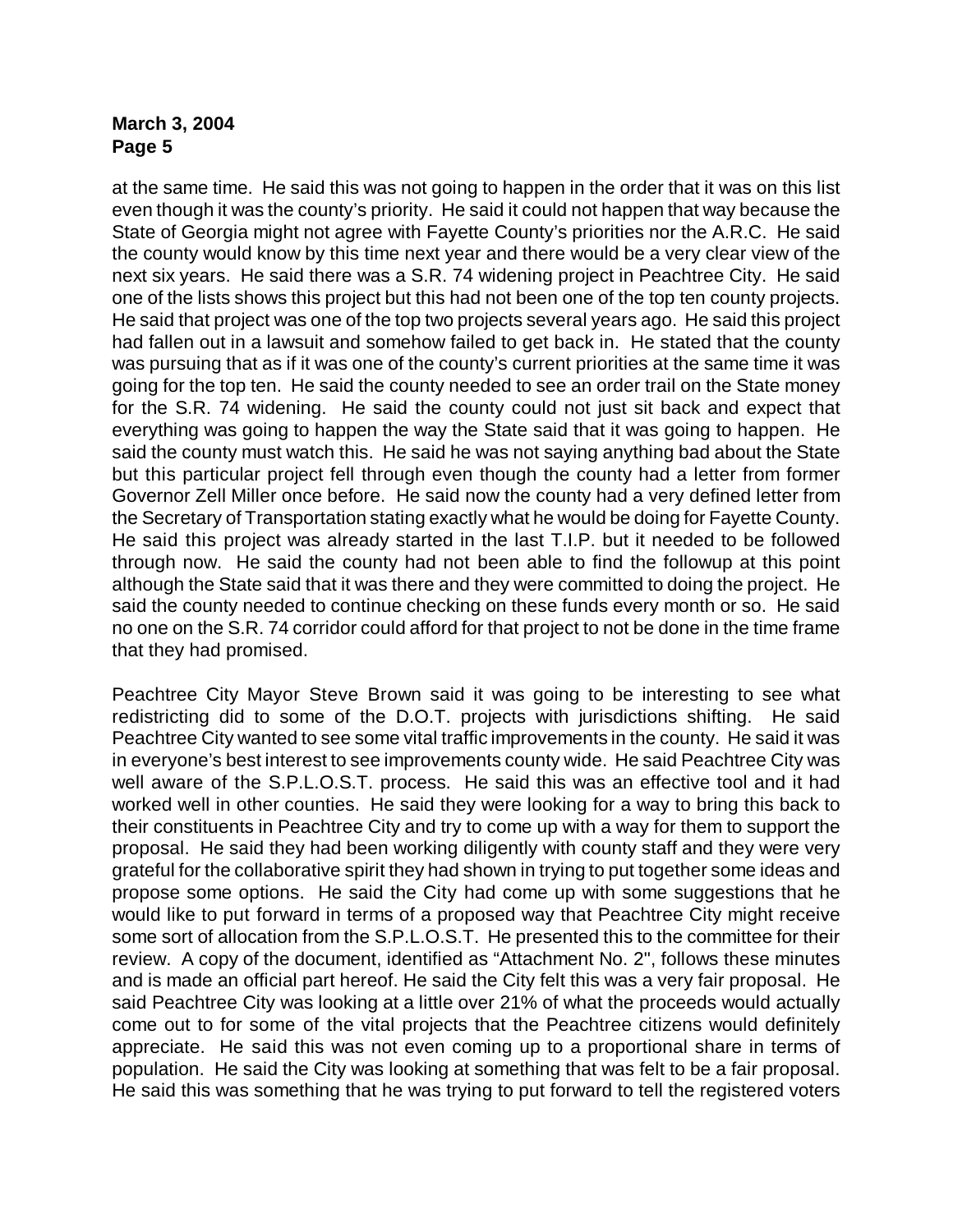that this was something that was not only going to be good for Peachtree City but good for the county as well. He said he would entertain questions that anyone might have on this. He said this would definitely give the council members and himself in Peachtree City the ability to go back to their taxpayers on a very positive note and try to solicit as many votes as possible to pay for the S.P.L.O.S.T.

Chairman Dunn said he had not seen any of this data so he would have to review it. He asked if these projects were in the current county transportation plan.

Peachtree City Manager Bernie McMullen replied that there was a list of the projects.

Chairman Dunn said he did not know how this related to the county's transportation plan county wide.

Mr. McMullen replied that these would be submitted as an amendment to the current transportation plan.

Chairman Dunn clarified that these projects were not in the current transportation plan and Mr. McMullen agreed.

Commissioner Linda Wells interjected that this was a plan strictly for the City of Peachtree City.

Chairman Dunn questioned why these projects were not listed when the county teams had met with Mayor Brown to discuss the county's transportation plan.

Mayor Brown replied that the City wanted some other projects. He said at the transportation meeting the City of Peachtree City had presented its projects and they had similarly been dismissed. He said he wanted to be able to have something to go back to the taxpayers with. He said Peachtree City was asking for a 21% share of the funds and remarked that Peachtree City had 35% of the county's population and Peachtree City was not even getting a proportionate share in terms of population. He said they just wanted something to take back to the citizens of Peachtree City to get them to show up at the polls to vote in favor of the S.P.L.O.S.T. He said Peachtree City would gladly support any other project that the county or the municipalities wanted to put up and help those projects come to fruition.

Commissioner VanLandingham asked Mayor Brown how he had arrived at the estimated total cost.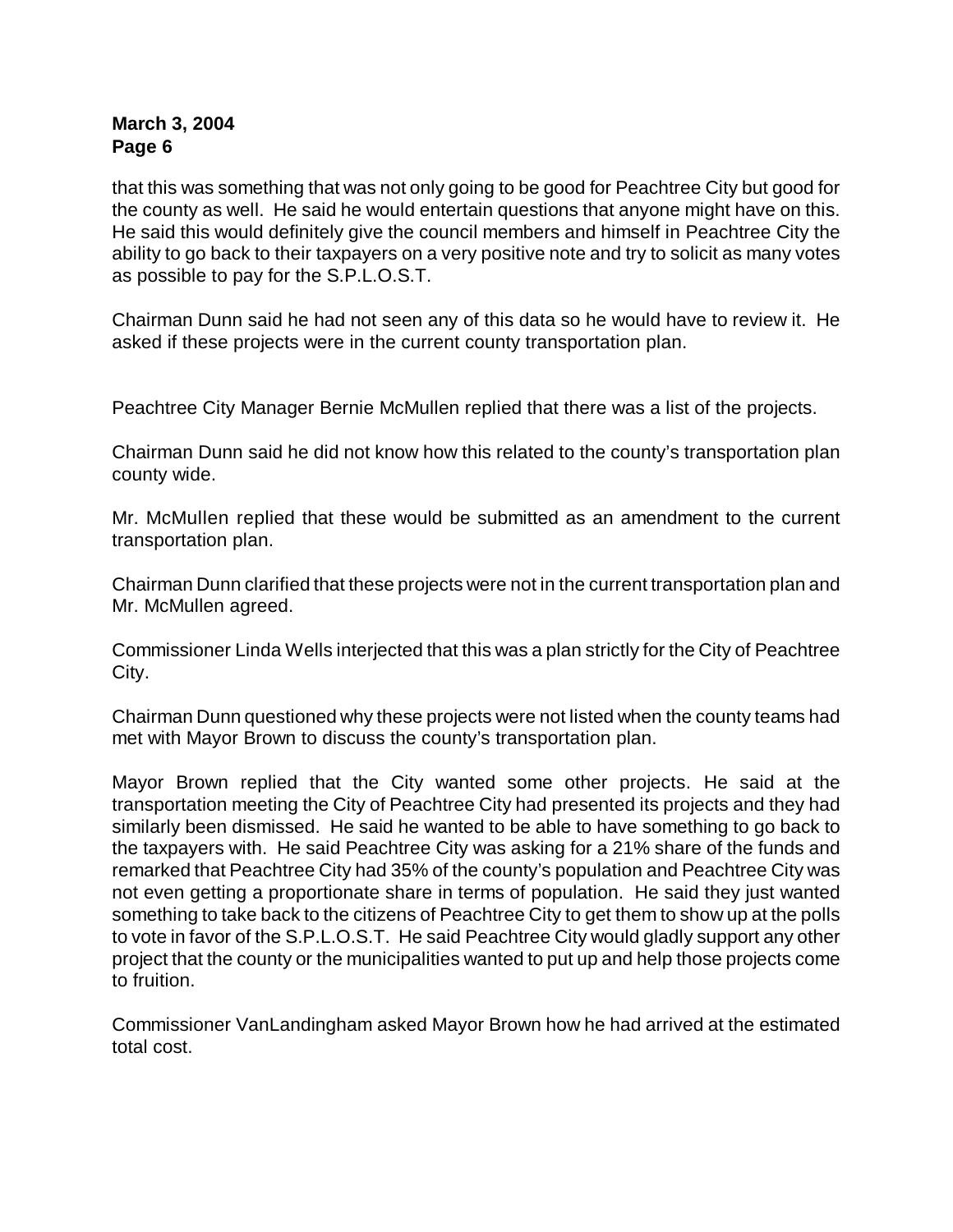Peachtree City Manager Bernie McMullen responded that the City Engineer had helped them and a lot of those were current projects within the City of Peachtree City.

Chairman Dunn remarked that there were three other cities present here. He asked those representatives if they had a similar list.

Fayetteville Councilman Larry Dell replied not yet. He said they were basically listening right now. He said he was aware of the legislation coming down or in the hopper right now. He said if it passed this year and by the time the S.P.L.O.S.T. was approved then there might be some changes.

Chairman Dunn remarked that there could be some changes to the S.P.L.O.S.T.

Mr. Dell felt the first four projects on the list would come to approximately \$116 million. He said he would like to see some of the projects accelerated in the transportation plan. He said these could include sidewalks with the pedestrian movement within the City or at least allow the City to move some of those projects forward through the City's sidewalk plan or even through the City's own transportation plan. He said he did not have a problem with the priorities and transportation county wide. He said if one street was improved that has major traffic on it, then this would improve the entire county. He said he was in agreement with that and also he felt that some type of distribution needed to be looked at since the majority of the sales tax was going to be generated between Fayetteville and Peachtree City.

Chairman Dunn remarked that Fayetteville had the most revenue in this and also had fewer roads than the rest of the county in terms of miles.

Mr. Dell remarked that the roads within the center of the county were the seat of the government of the county. He said there were five State highways right here in the middle of town. He said there was major traffic and thoroughfare coming in from four or five different counties through Fayetteville. He said he agreed county wide that the projects needed to be done because it would definitely improve the traffic throughout the county.

Chairman Dunn commented on percentages. He said if one looked at this in that way then the county would be getting it all because the East Fayetteville Bypass was in the county.

Mr. Dell interjected that this was called the East Fayette Bypass.

Chairman Dunn said this project was listed in the books as the East Fayetteville Bypass. He said all of that road was in the county. He said the road was being built to unsnarl the traffic in the City. He said to say that the county was getting the "lion's share" would be terrible because the county was getting the "lion's share" on behalf of the City.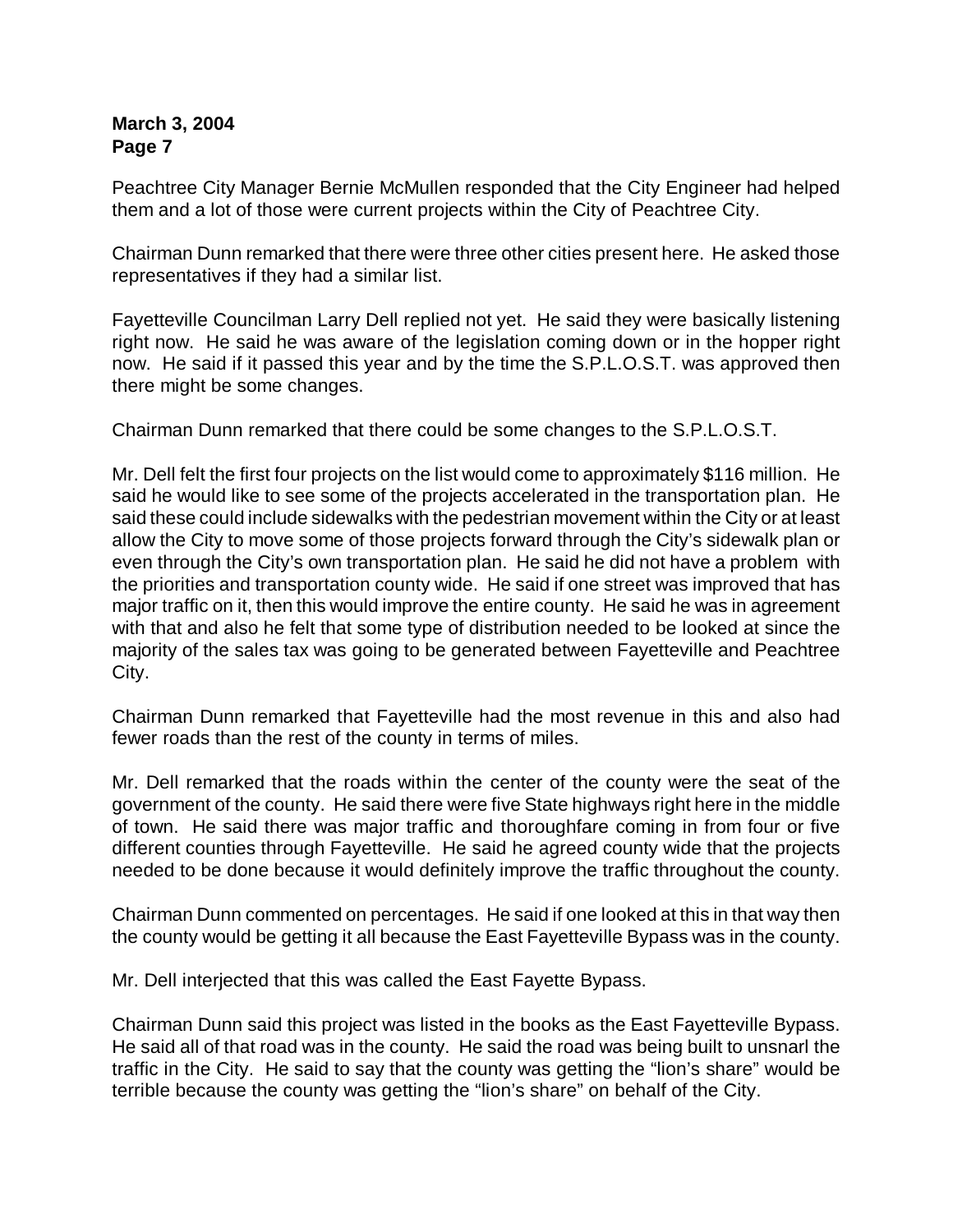Fayetteville City Manager Joe Morton felt that everyone generally was in agreement with the projects on the list. He said all of the projects listed would benefit everyone in the county and there was no question about that. He said they had spoken with Fayette County Public Works Director Lee Hearn in individual meetings about these being long term projects. He said the average citizen was not going to see any benefits of these for maybe ten or fifteen years. He said nothing would be seen of the East Fayette Bypass for ten or fifteen years and he felt everyone realized that. He felt it was important to have projects on the list that could be done immediately within a year or two. He said these could be resurfacing projects, sidewalk projects and so forth. He said a lot of these were in the plan. He felt it was important to have some of these high visibility projects out there. He said maybe there was a total percentage of the pie that was allocated for these type of projects and then figure up with the cities and the county as to how to split up that pie and get some of these projects done that would benefit everybody.

Chairman Dunn said in 2004 the acquisition of right-of-way would start. He said once it started the money would flow.

Mayor Brown said they were in a position right now with the 35,000 people that they represent were going to go through a tremendous ordeal with S.R. 54 West. He said they would endure another tremendous ordeal with S.R. 74 South and then they would have to come back and do the intersection between both of them all at the same time. He said one thing that they would absolutely love to have the ability to do, and not at a very significant cost, would be to work that intersection project in with the S.R. 74 South widening. He said that way Peachtree City would only have to bear a hurricane force response on two occasions. He said this was something he would hope would be feasible. He said an engineering process would have to be done as well as right-of-way acquisition. He felt the default fall back position in the S.P.L.O.S.T. as the A.C.C.G. and the G.M.A. have signed off on would be default population share. He said Peachtree City's would be over 35%. He said he was saying right now that Peachtree City would take 21% and he would go back to the citizens and say great things about the process and try and get this passed. He said he was trying to figure out a way where they could encourage the citizens to have a good feeling about the whole thing.

Tyrone Town Manager Barry Amos said there was not a clear answer as to what the percentage of the \$140 million would be local share. He remarked that roughly the S.P.L.O.S.T. would generate \$100 million dollars. He said that 35% of \$140 million was approximately \$50 million. He said the 35% of the \$140 million would be for the top ten projects that consensus was reached on. He said the top ten would then move forward. He remarked that the ballpark figure of \$50 million would be local share. He said this would leave \$50 million to be divided up among the county and the municipalities for other projects not included in the top ten. He asked if this was a correct analysis.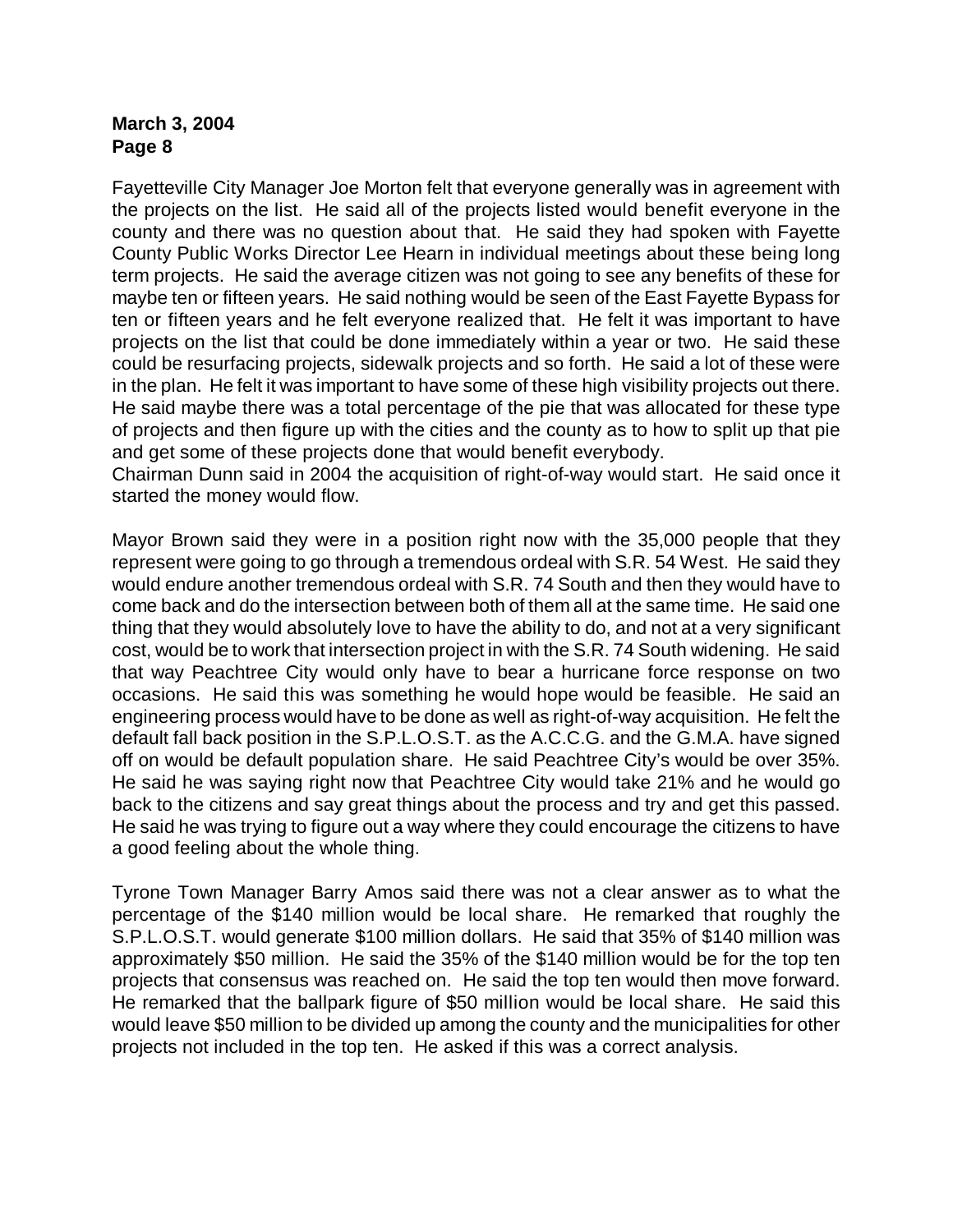Chairman Dunn replied yes if one was looking at this in just a six year package but he noted that this was a twenty-seven year package. He said the transportation plan was for twenty-seven years and not six years. He said if the county received \$110 million or \$120 million in the five years he would hope that this money would be invested and the county keep building the pot so other projects could be done ten years from now.

Mr. Amos said if the county and the cities took the position that these were the top ten projects and they were funded out of the S.P.L.O.S.T. plus that would be approximately \$50 million that would be shared. He said Peachtree City was saying that it wanted \$23 million and then listed a figure as an additional \$22 million. He asked if this was correct.

Peachtree City Manager Bernie McMullen replied no. He said \$938,000 was listed for the S.R. 54 and S.R. 74 intersection improvement as part of the T.I.P.

Mayor Brown referred to the spreadsheet to item number 49 and the series of numbers on the left hand side. He said they had accelerated the engineering on that project and this was what made it the difference between the \$22 million and \$23 million.

Tyrone Town Manager Barry Amos clarified that out of the \$23,000,000 only \$938,000 was on the top ten list and Mayor Brown agreed.

Chairman Dunn said he would have a problem with that.

Mayor Brown said he felt momentum was the key to this thing. He said this was not a five year deal. He said essentially this was a fifteen year deal. He said it was getting harder and harder to gain traction on these things. He said he had done some research on all of the S.P.L.O.S.T. over metro Atlanta. He said some of the counties were having a more difficult time going through the process. He said momentum was crucial to these projects. He said the "meat and potato" projects listed in the top ten projects would not happen in five years. He said he was looking at a fifteen year window of opportunity. He questioned if this proposal within the fifteen year window would really amount to anything. He said he considered it really to be insignificant when looking at the window that the county would have to go through to make all of these projects happen.

Chairman Dunn said one of the concerns that he had was the county-wide transportation plan with a definitive number of projects in it. He said this was what the county had put together with all of the jurisdictions' involvement and that was what this Board had said it wanted to try and fund using the S.P.L.O.S.T. or at least supporting the funding with S.P.L.O.S.T. He said the S.P.L.O.S.T. was not going to be enough for some of this. He stated the problem was that if the county went forward with a S.P.L.O.S.T. it must be definitive as to what the county wanted. He said the county could not just go in and ask for money and the county add projects whenever it felt like it. He said the county must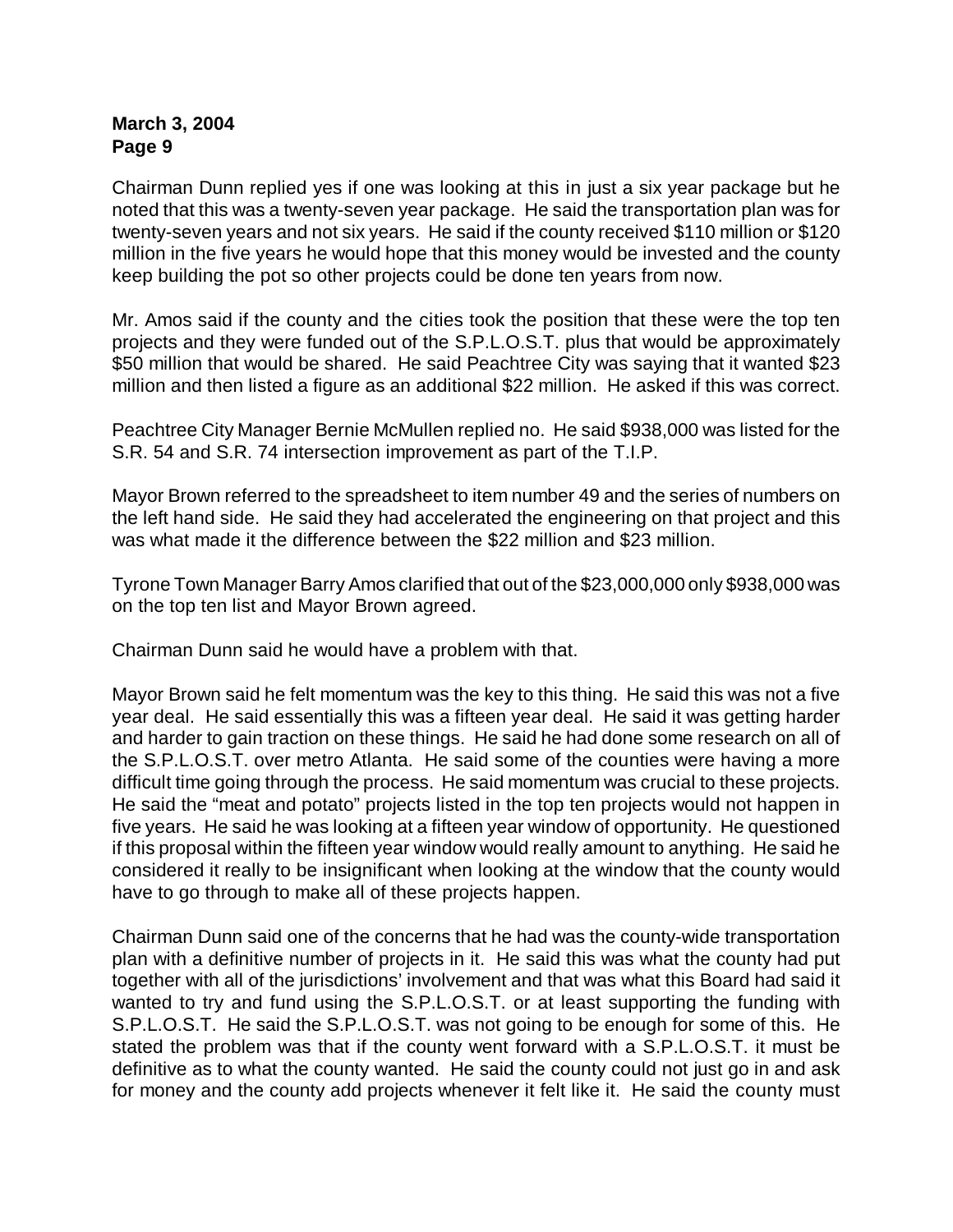have definitive projects. He said the plan would change over time but there would be definitive times to do that. He said there would probably be another T.I.P. run in two or three years and the county might be able change things then. He said in order to justify the S.P.L.O.S.T. now the county would have to state what the money would definitely be used for after it was raised. He said a lot of jurisdictions in the State of Georgia have previously gotten in trouble with their S.P.L.O.S.T. because they did not spend the money the right way or spend it on what they said they were going to spend it on. He said the county and the municipalities all need help with L.A.R.P. He said if this money was put in the S.P.L.O.S.T., everyone could have a cut of the L.A.R.P. coming out of this too. He said the county would have to state this first going in as to what the county wanted and what the county intended to build. He said there would be other requirements that came along over time. He said no one would know what the county would look like in fifteen to twenty years.

Chairman Dunn remarked that the other problem with a definitive number saying that one jurisdiction could have a certain percentage and one could have another was the fact that the county would have to work through two large agencies. He pointed out that most of Peachtree City's big projects were on State roads. He said the State roads were not going to be built when the county wanted them to be built. He said they would be built when the State and the county could agree on a time line. He said the county would be asking for these things right now but it might be pushed back a few years. He said if that were to happen and there was a S.P.L.O.S.T. in place some of the other projects could be moved up. He said there would have to be a commitment to the State as well as the taxpayers on what they were going to see for their money.

Mayor Brown said that essentially everyone was working within the parameters of the plan. He said that resurfacing would come under a L.A.R.P.

Chairman Dunn remarked that resurfacing was a different issue. He said it was not changing grades.

Peachtree City Mayor Steve Brown said it was his understanding that the purpose of this meeting was to get input from the municipalities regarding projects for inclusion for a referendum.

Chairman Dunn said there was a base plan and everybody bought into that base plan. He said when this goes forward, the base plan would be used and no one could just pick any project they wanted.

Fayetteville Councilman Larry Dell commented that out of the \$110 million the \$55 million would basically be for engineering, right-of-way acquisition or the matching funds. He said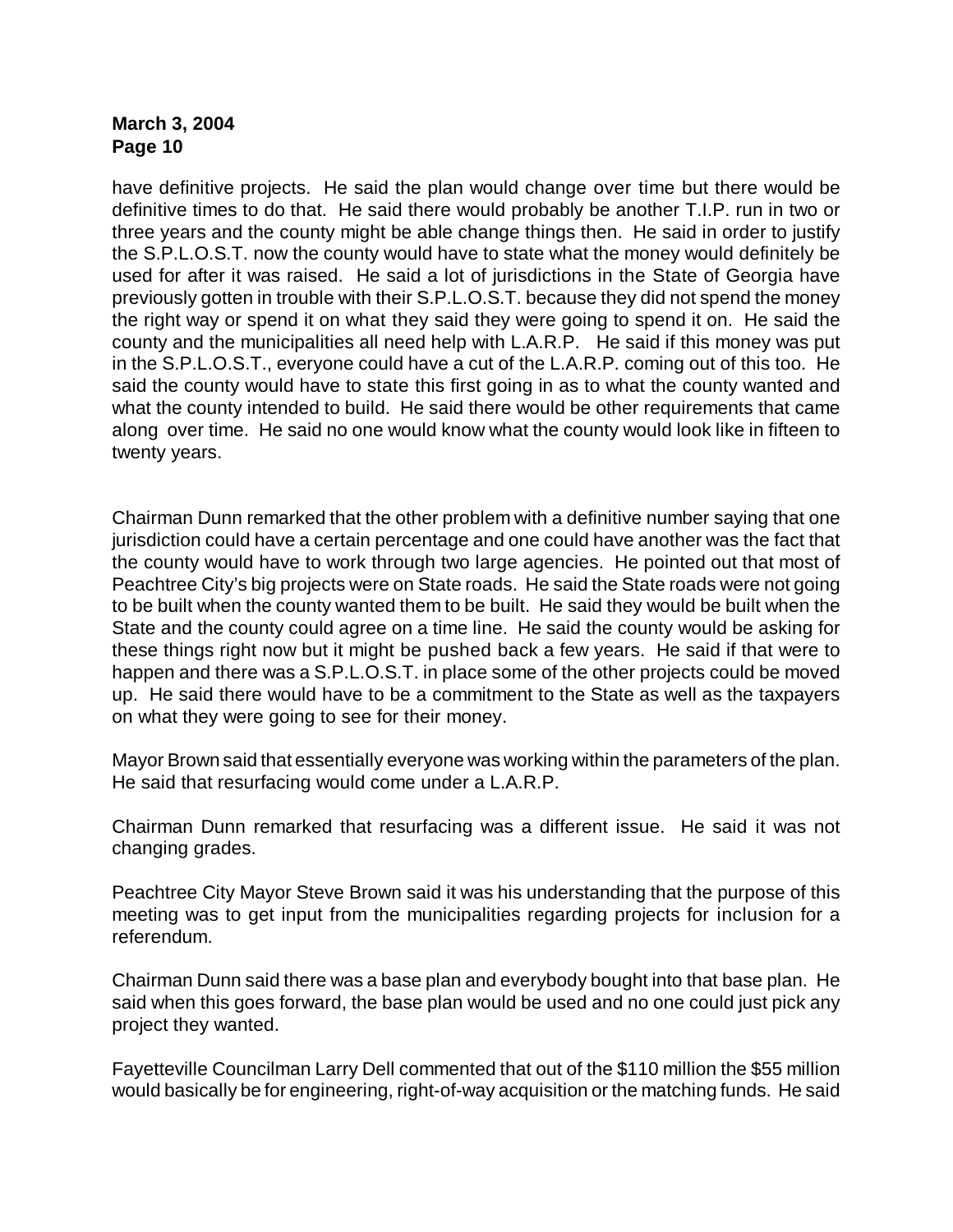if the other \$50 million was used for projects that were high visibility, inexpensive and spread out throughout the entire county that citizens could actually see something being done. He felt everyone here knew the history of S.P.L.O.S.T. especially in this county. He said the citizens must see a return on their money fairly quickly. He said within the plan that the county had adopted there were a lot of projects that were not high dollar projects but were highly visible whether it was pedestrian plans, street scapes, or intersection improvements. He felt those projects needed to be up front in being done while other money was being put aside for the matching funds.

Chairman Dunn said he agreed with Mr. Dell 100%. He said this plan was what the county was asking the State to do but it was not necessarily what the State would do. He said the county would have to fight for every one of the projects that was already in the T.I.P. He said if the State slowed the county down on this project, he agreed 100% that everyone at this table would have to come back and sit down and elevate some of the projects. He said there had been some discussion about there being a transportation coordinating committee among all of the jurisdictions where municipalities' experts gather and then they tell everyone what projects they felt should be moved up. He felt most of this group agreed on these projects but he felt uneasy about guaranteeing a certain amount of money to one jurisdiction and not the others. He said this was not the way the needs in the county would come. He remarked that the projects already in the plan could be moved up and finessed anyway the committee wanted if there was money. He said he had a problem with adding thirty or forty more projects to what was already an existing county-wide plan. He said he could not imagine the State or people going forward with a fuzzy idea of what the county wanted. He said the county had a plan with projects, estimated costs and people have seen it and everybody in this room had been supportive of it.

Peachtree City Mayor Brown said he would like to take exception to that remark.

Chairman Dunn commented that Mayor Brown was supportive of the projects but maybe not the order in which they were being recommended.

Mayor Brown remarked that Peachtree City was not in agreement with the way the projects went down. He said he had tried to provide detailed information which was not fuzzy or sketchy.

Chairman Dunn said he had not referred to anything being fuzzy but implied that when people voted on this they would want to know exactly what it was. He said there had been one successful S.P.L.O.S.T. in this county and that was the library. He said all of the cities benefitted in a small way, the county library benefitted in a bigger way and that was still being done. He said that was one project and everybody knew what it was, what it was going to be and they saw it. He said he agreed that the citizens would have to see the projects. He said citizens would have to see something within five years time. He said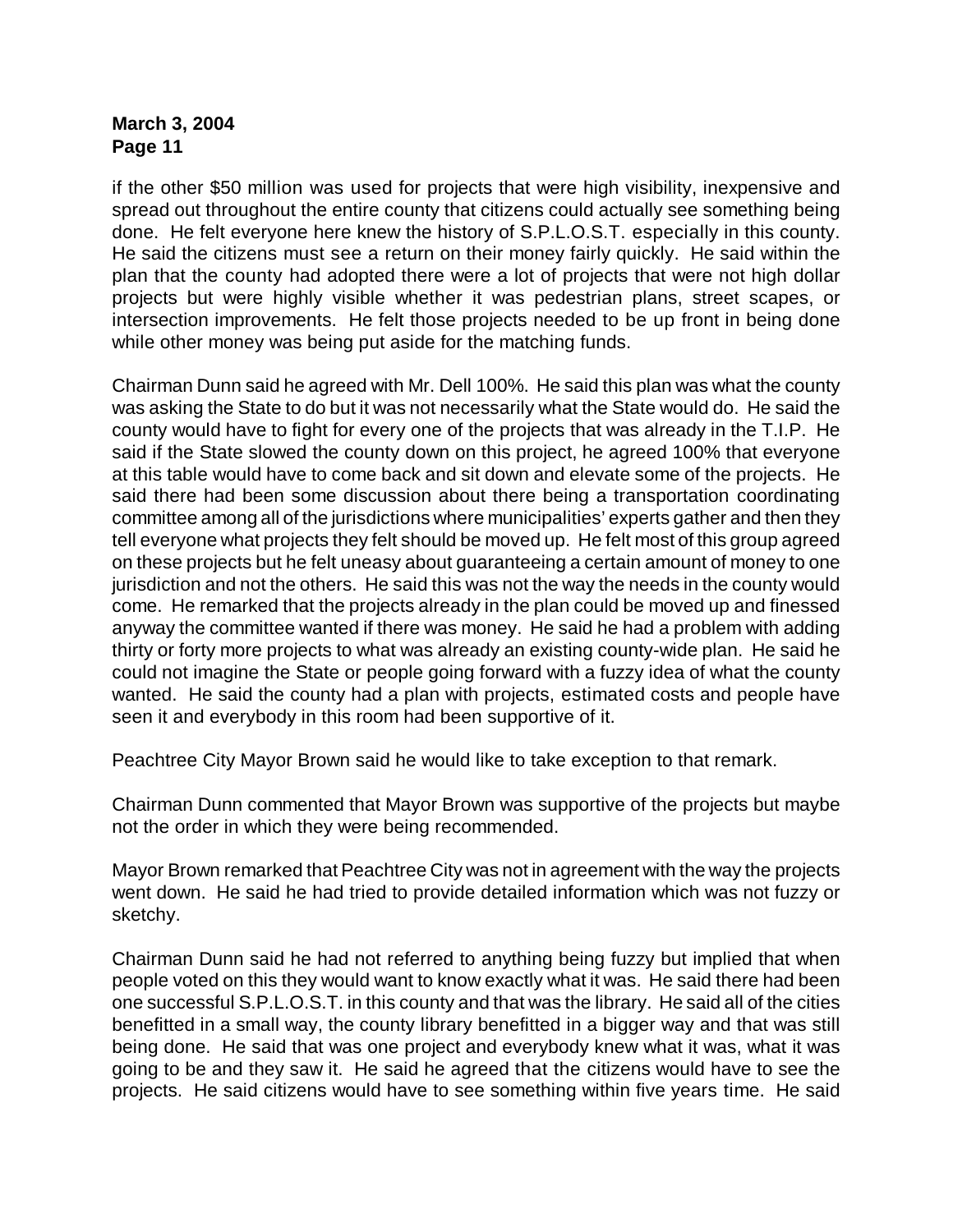some of these projects would take ten years and the county would not be sitting around waiting on the first project. He said once the money was available, roads would have to begin being built and improved. He said this was what the money was for. He felt some people would worry that because this was a county S.P.L.O.S.T. and the money had to be here that somehow each municipality would not get its fair share whatever that would be in a county-wide plan. He said the county would not be dictating to anybody. He said everybody would sit down for discussion during every step of the process.

Commissioner Wells remarked that some of the projects would move forward and others would not. She said the county would not just be working on one or two projects but all of them as possible. She said one of the top projects might get stuck and then number eight or nine on the list would move up.

Larry Dell said it was not only the asphalt but it was the pedestrian movement.

Commissioner VanLandingham felt this process might have started prematurely when figures started being thrown out as to what was going to be used for this. He said there were three projects that were long term and work would need to start first on these. He said the longer these projects were put off the more they were going to cost. He said a certain amount of money could be set aside and the committee could sit down and determine what could be done in five years on these projects. He said then the money for these particular projects could be set aside to accomplish that and then start work on them. He said that would free up a certain amount of money which he nor anyone else did not know that exact amount. He said this money could be used to fill in projects. He felt this would be a very simple process to sit down and do this. He said the county had a transportation plan that had been reviewed and participated in and he felt the committee needed to stay within the boundaries of that transportation plan. He said this did not seem like a really complicated procedure to him.

Fayetteville Councilman Larry Dell remarked that it was not really that complicated. He said with the air quality requirement, the county could not technically add any type of surface such as additional lanes.

Chairman Dunn said there had been some changes regarding that. He said all of the modeling indicated that all of the county's projects were good.

Councilman Dell said that might change back. He stated if that happened then a lot of the projects might not get done for a long time.

Fayetteville City Manager Joe Morton asked Chairman Dunn how he would propose handling the L.A.R.P.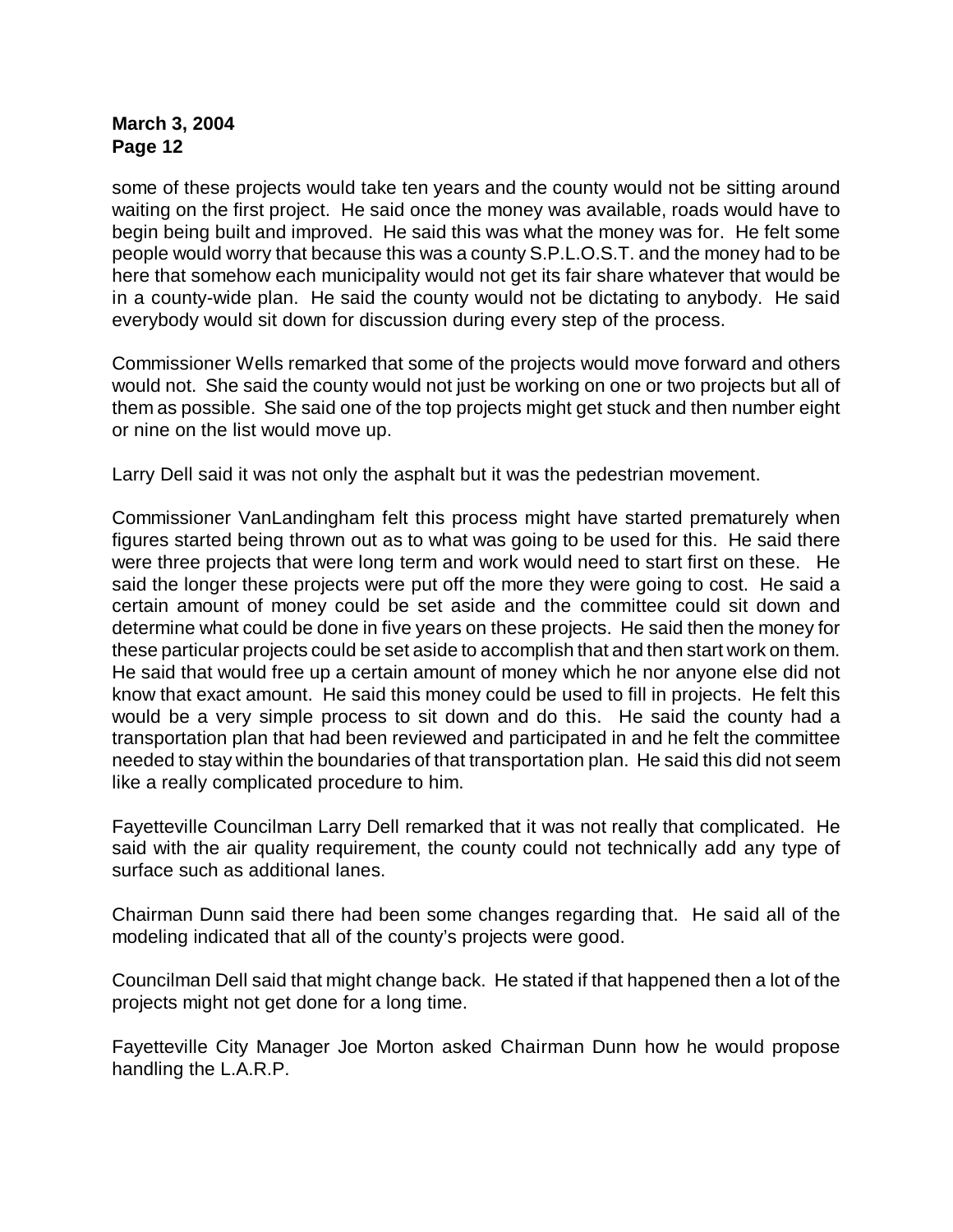Chairman Dunn said he was not sure. He said he wanted to asked everyone here today how they felt this could be managed. He said if the S.P.L.O.S.T. went forward then one of the categories in the S.P.L.O.S.T. could be that a percentage be set aside for L.A.R.P. over these years. He said then the county and municipalities would have to decide how to spend that L.A.R.P. money. He said everyone would work together on the L.A.R.P. list now and do some of the paving plus everyone wanted to get as much from the State as possible. He said if L.A.R.P. funds were used then citizens could see an immediate impact of roads being fixed with money that they did not have to spend.

Councilman Dell asked Chairman Dunn if the county would consider to set aside a certain percentage of the S.P.L.O.S.T. to go to L.A.R.P. and look at the division on the L.O.S.T. so far as percentages going back to the cities for the local L.A.R.P. projects. He said the citizens only cared about getting their particular street fixed. He said if those streets were fixed right after the S.P.L.O.S.T. was started then the local jurisdiction could take that L.A.R.P. money and put it to the projects that they felt most important within their limits. Chairman Dunn remarked that county-wide some roads were in better shape than others. He said there were some older roads in and near the Fayetteville area that needed work. He said there could be a group such as this that would decide every year where the L.A.R.P. money would go.

Councilman Dell commented that would be in addition to the regular amount that the cities would receive.

Chairman Dunn replied yes, that was correct. He said he hoped that every municipality would fight for every penny from the State and then use the S.P.L.O.S.T. to supplement. He said there was no other way that anyone could really manage this unless all six jurisdictions were sitting down together and deciding how the money would be spent. He said at times the cities would need more money and at other times the county would need more money.

Fayetteville City Manager Joe Morton felt as far as the L.A.R.P. that it would be important to have a set percentage and each jurisdiction to know the amount of money that they would get out of that each year. He said he did not feel that this should be left up to a committee. He said this would be very difficult for a committee to try and determine that.

Chairman Dunn said the Board was going to take everything said today very seriously. He said the L.O.S.T. was based on population but roads did not match population. He said there were roads and condition of roads to consider.

Mr. Morton said everyone here could justify conditions. He said they all had pavement management systems that rated every road in the county.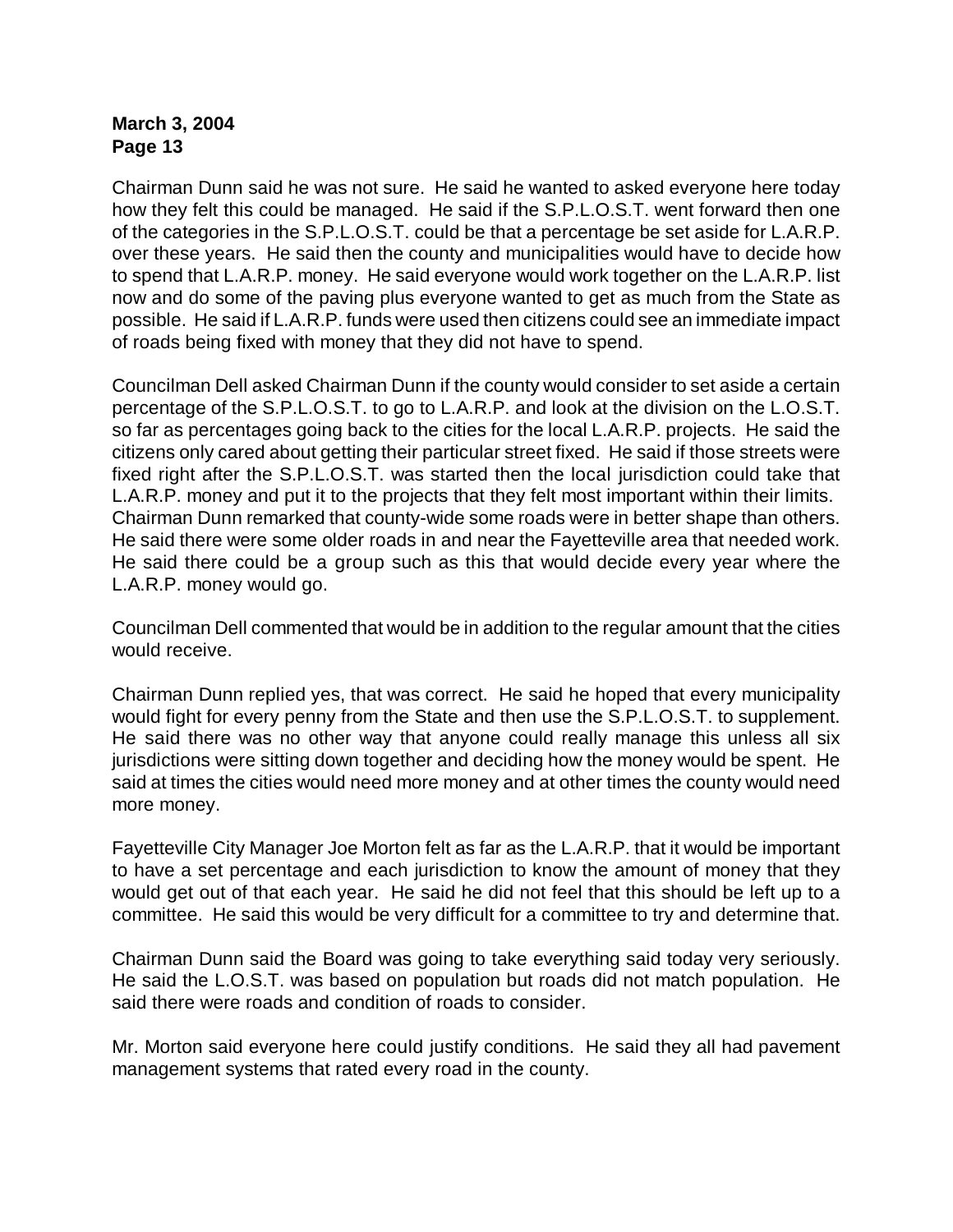Chairman Dunn asked Mr. Morton how he would propose splitting this up.

Mr. Morton replied that he did not know but this was one thing that he wanted discussed.

Mayor Brown interjected that Peachtree City had a cart path system and a lot of infrastructure that was crumbling on the cart path system.

Chairman Dunn remarked that Peachtree City's cart path system was not in the proposed transportation plan that the county would be asking for the money for. He said the cart path system was something unique to Peachtree City.

Peachtree City Mayor Steve Brown stated the cart path system was included in the D.O.T. program.

Commissioner Frady remarked that firstly a list would have to be devised as to how the money would be spent specifically. He said there were three top projects and the money coming in annually would have to be there for these projects. He said the county would have to have the money available when the States said it was ready to proceed with these projects. He felt money could not be spent for at least the first two years on anything until the money was in the bank and could match the State's funds.

Tyrone Town Manager Barry Amos said he agreed with Commissioner Frady. He said one of the things that everyone here had previously agreed to when the URS consultant made his presentation was that if right-of-way acquisition was not started not only on the top three but the top ten projects, then they would not happen.

Commissioner Frady felt every one of the municipalities had intersections that needed work and he would not mind looking at those. He said a list would have to be drawn up listing the projects. He said then over a five year period these projects would get done.

Commissioner VanLandingham said another issue that needed to be considered was the ability to resurface these roads. He said road crews could only do so much each year. He said it would cost more money if repair had to be done outside the local road crews. He said if Peachtree City, Fayetteville, Brooks, and Woolsey wanted so much work done every year then it would be hard to keep up the schedule.

Commissioner Frady felt the projects could be put on a priority list.

Commissioner VanLandingham said a priority list could be worked a lot quicker because there would be money to put with it that would not be received from the State.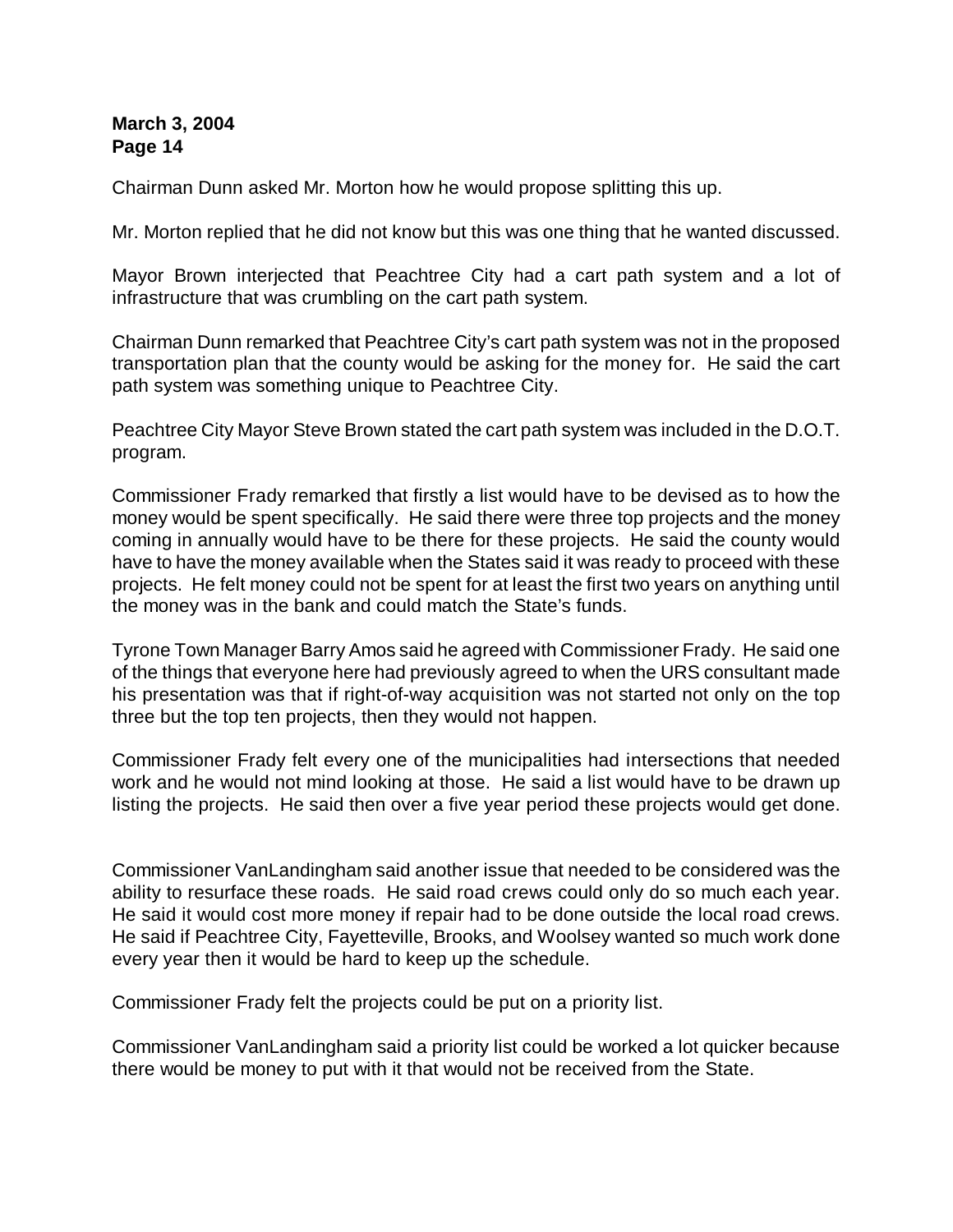Commissioner Frady there was no way right now to disburse funds to the cities. He said everyone would have to agree on projects and then agree to pay for them. He said the projects would have to be put on a list and then voted on. He said every one of the municipalities should know right now what kind of priorities they had at intersections, resurfacing, road widening, bicycle paths or whatever it might be.

Mayor Brown said he would not want the money immediately. He pointed out that this was a five year plan. He said he was presenting what he felt was a workable and inexpensive solution that he would like to take back to Peachtree City citizens so that they could support the S.P.L.O.S.T. He said three years ago the municipal colleagues in Henry County felt that they were not being dealt properly in the S.P.L.O.S.T. negotiations and the city ending up washing the S.P.L.O.S.T. He said because of that they lost two years of critical time for doing road projects. He said the county came back with a very equitable and fair plan which was voted in and now everything was working well. He noted that they had lost three exceptionally valuable years. He remarked that Fayette County was not growing leaps and bounds like Henry County but Fayette County could not afford to sacrifice three years of valuable time. He said there must be some good things to show to the citizens. He said if there was continual engineering and acquisition of right-of-way the citizens would go crazy because they would not see the money going anywhere. He said if this process failed and extended for another three years, a lot of the right-of-way would be lost. He said new subdivisions would start to be built on that right-of-way. He said it was critical that the county and the cities all worked together on this.

Chairman Dunn said if it was agreed to build a road in the county then it was incumbent on the Board not to let a subdivision go there. He said now there was a plan that tells us where not to allow things.

Peachtree City Mayor Steve Brown said this could be the northern arc scenario.

Chairman Dunn asked Mayor Brown if he did agree generally with the county's transportation plan.

Mayor Brown responded that he felt the projects were vital. He said he did not agree with all of the projects but he felt the major plan was absolutely vital. He said he did not agree with the county's implementation schedule.

Chairman Dunn asked Mayor Brown if he wanted some of Peachtree City's projects done and Mayor Brown replied yes.

Chairman Dunn said he understood that. He said he was speaking about the whole overall plan and what the county needed in order to have a moving traffic plan. He said the Board would review Peachtree City's plan and go through it with a fine tooth comb. He said if the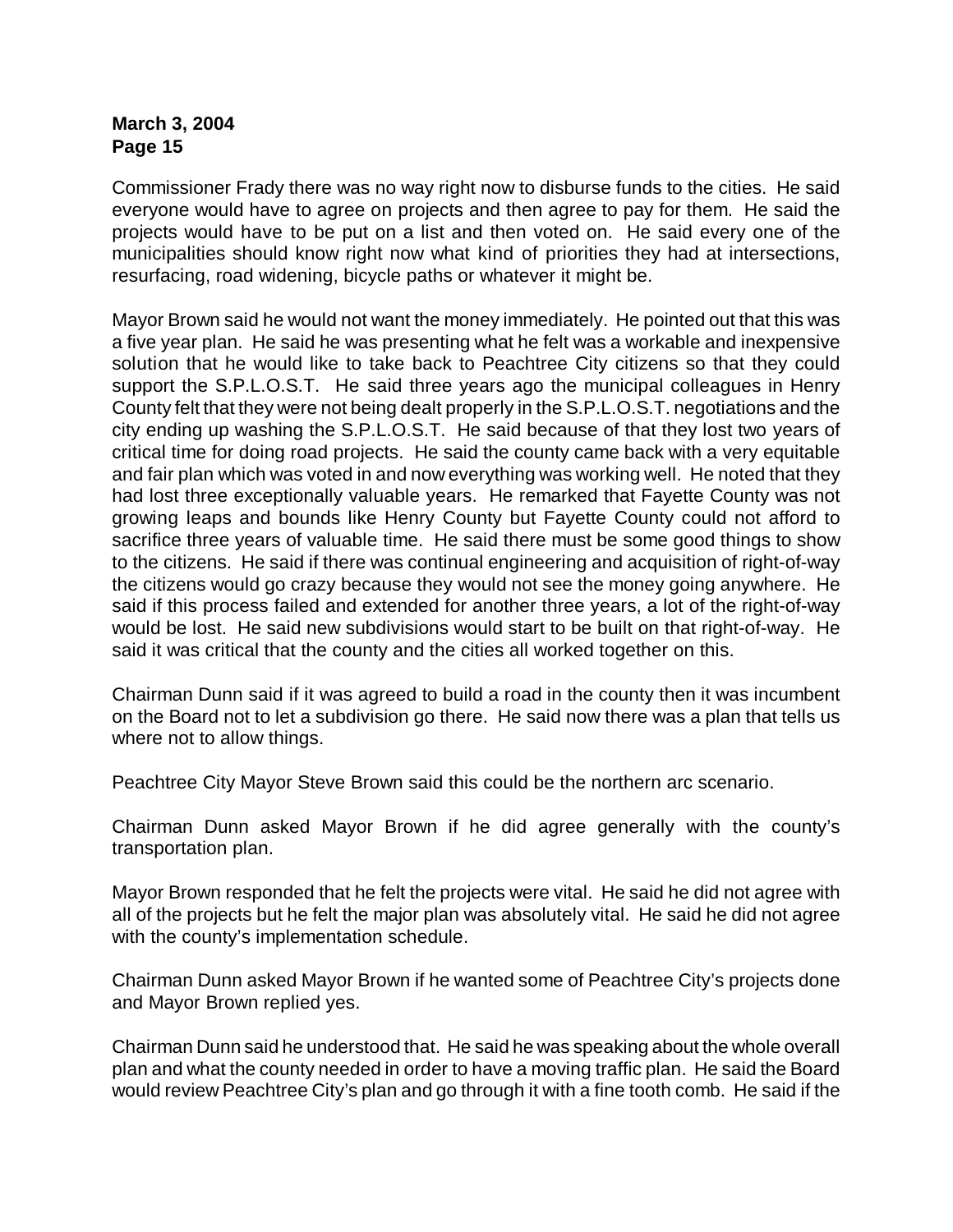Board did this, then it would be incumbent on the Board to go to every city and ask for their list as well.

Mayor Brown remarked that this was what this meeting was for and that was to receive input from the municipalities concerning possible projects for inclusion in a referendum. He said this was the reason he had brought a list.

Chairman Dunn replied yes that was what the meeting was for. He said this was not the first time the county and the municipalities had met and he thought everybody had understood that it was in the context of the overall plan. He said the county was certainly willing to talk about the timing of certain projects. He said the second priority was the widening of S.R. 54 East. He said this project had not shown up in the proposed T.I.P. He said the county had asked for this project but it had a Clayton County project number on it with a sub-project number for Fayette County because Clayton County had a larger piece of the road than Fayette County. He said the Clayton County Chairman had said that this was his number one priority when he learned that this was Fayette County's number two priority. He said somehow Clayton County's paperwork was not present at the A.R.C. today to put it in the plan. He said this was another example that Fayette County might not get what it wanted if all of the other jurisdictions involved in a project did not see it the way Fayette County sees it. He said one of the subject that he would be talking about tonight during the retreat at Callaway Gardens would be transportation. He said he would be meeting with Clayton County representatives to see how projects could be moved up. He said there was no way to know what projects would occur during a certain time. He said no one knew what projects would be in or out because there was only less than half of the money needed to do the thirty year plan. He said no one knew what projects would survive and which ones would not. He said Fayette County would be fighting for the projects. He remarked that a lot of work could be done because of the way the money would flow in a S.P.L.O.S.T. and the way the money would be spent. He commented that the first construction years for the East Fayetteville Bypass was listed as 2010. He said the S.P.L.O.S.T. would be over by then.

Peachtree City Mayor Steve Brown interjected that it would be a fifteen year window.

Chairman Dunn said a subsequent S.P.L.O.S.T. might be needed at that time. He said this was another reason why the citizens must see what was being built. He said the county was not going to sit around on a pile of money waiting for its top projects. He said meetings like this one would have to be regular in the coming years in order to decide what projects might be the most important and need to be moved up. He said sometimes projects would be in the county and sometimes in the cities.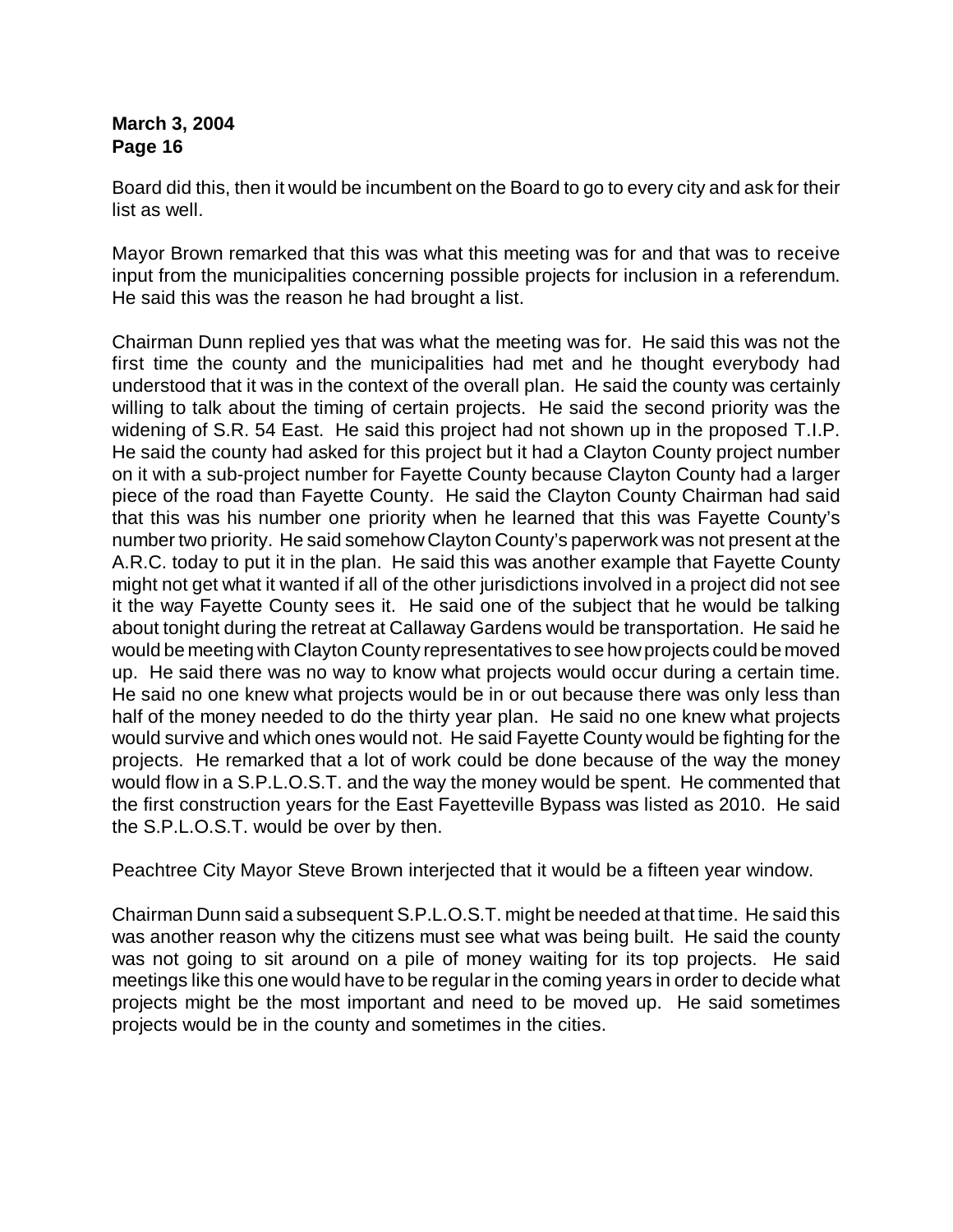Commissioner Frady said he wanted to see all of the cities get their fair share. He said he agreed that funds needed to be accumulated for the first year or two. He said he did not feel that the money could be disbursed immediately.

Mayor Brown interjected that this was going to be a five year S.P.L.O.S.T. He pointed out that the engineering process was at the front end and the land acquisition process was also on the front end.

Chairman Dunn said everyone had agreed that the number one priority was the East Fayetteville Bypass.

Mayor Brown interjected that the majority agreed.

Chairman Dunn remarked that sooner or later everyone must be talk collectively whether every individual agreed with every piece of the plan or not. He said the plan had usually been accepted by most people and even Mayor Brown. He said Mayor Brown had problems with different timings and things of that nature. He said Peachtree City's projects were the number one projects four or five years ago and they were now coming to pass. He said a lot of the others here had been patiently waiting for their turn to get some attention. He said the projects would have to come all the way through the county now. He said if the Fayetteville Bypass was the number one priority and the majority agreed that it was, then Commissioner Frady was correct in that money must be assembled to at least start the right-of-way acquisition to prevent problems. He pointed out that right-of-way acquisition would never be cheaper than it was right now. He further commented that there would have to be close scrutiny on every zoning or land use request for an area to make sure that nothing was built where there might be right-of-way.

Mayor Brown remarked that there needed to be a bonding mechanism to get a substantial portion of the funding up front in order to proceed with some of these things.

Chairman Dunn said he would not speak for other fellow Commissioners but the Board was not going to consider getting bonding money.

Commissioner Frady interjected that if a bond was obtained, the taxpayers would pay every penney of it in interest. He said if the county used a S.P.L.O.S.T., a lot of money could be saved.

Mayor Brown said he was not referring to anything in lieu of a S.P.L.O.S.T. He felt the bond would allow substantial revenues up front and allow the county to get far ahead of the process.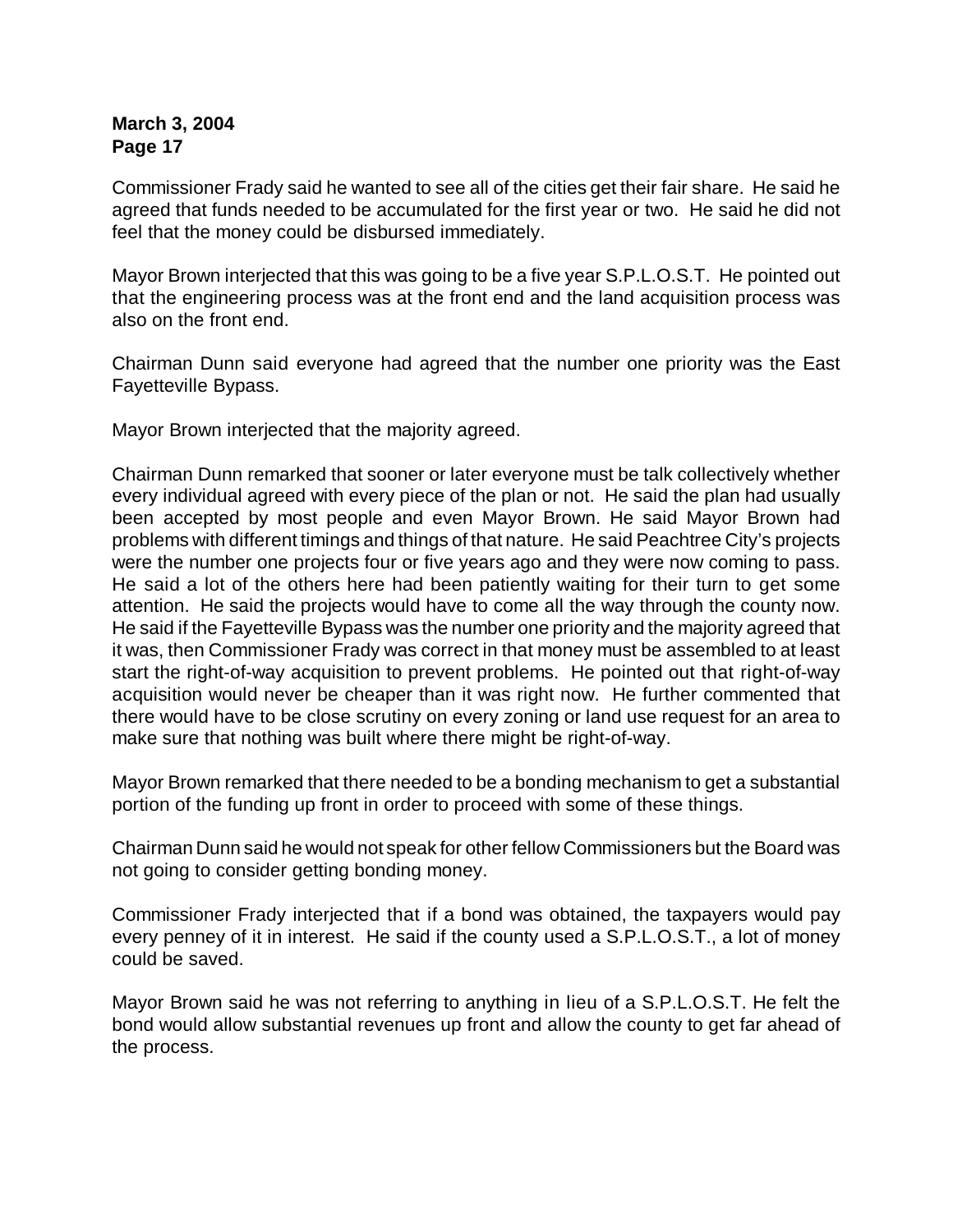Chairman Dunn said this was the same thing that former Governor Barnes wanted to do with the Garvey Bonds on anticipated tax money. He said this did not work then and it would not work now. He felt there was no support from the County Commission to go for a bond. He said the S.P.L.O.S.T. was the fairest way to ask the citizens to pay for it. He remarked that there were a lot of people using Fayette County roads that were not paying for them right now.

Fayetteville Councilman Larry Dell remarked on Chairman Dunn's earlier comment about more less forming an executive type committee to administer or to work within the S.P.L.O.S.T. agreement. He asked Chairman Dunn if he considered that as a viable option to form an executive committee just to gather input on the projects.

Chairman Dunn felt discussions would involve all six entities and all six would be working on this county-wide plan. He said the Board viewed this as a partnership with all of the municipalities. He felt the only way to get it done for everybody was to do it together.

Councilman Dell commented on the county map in the packets showing the transportation project recommendations. He said the one thing that really stood out as it had in all of the transportation plans was that there were no city boundaries. He said there was a county boundary and that was all. He said this told him that this was a county-wide plan. He felt the idea for a committee was a very good idea because this would bring all entities into the loop. He said a S.P.L.O.S.T. was basically a county function. He said the county would have to administer it as well as call for it. He said everybody could sit down at the same table and discuss this openly. He remarked there could be a committee where discussions were ongoing throughout this five year process. He said these individuals could review the projects and carry them back to the different cities and work in conjunction with the county to move some of the high visibility projects into a short term.

Chairman Dunn remarked that he and Fayette County Public Works Director Lee Hearn had talked to counterparts in other counties about this and if there was a S.P.L.O.S.T. what would be the best way to manage it. He said most of them had come up with something where everybody was put together otherwise it had not worked real well. He said in Henry County they had a disaster. He said in two of the years they were spending money on things that were not on the S.P.L.O.S.T. list. He said the citizens really got frustrated and voted it down and two years later they had to come back and vote it back in again when they got it all straightened out. He said he wanted to hear from all of the municipalities and then the Board would have to sit down and determine how the S.P.L.O.S.T. would be managed. He said the Board would be modeling on what people had done successfully. He said there was a couple of people around the State who had really blown their S.P.L.O.S.T. pretty badly and the result was that they did not have one now and everybody was upset over it. He said the Board was hoping to take the best that it could and see if something could be fashioned here to manage this. He said this was going to be a big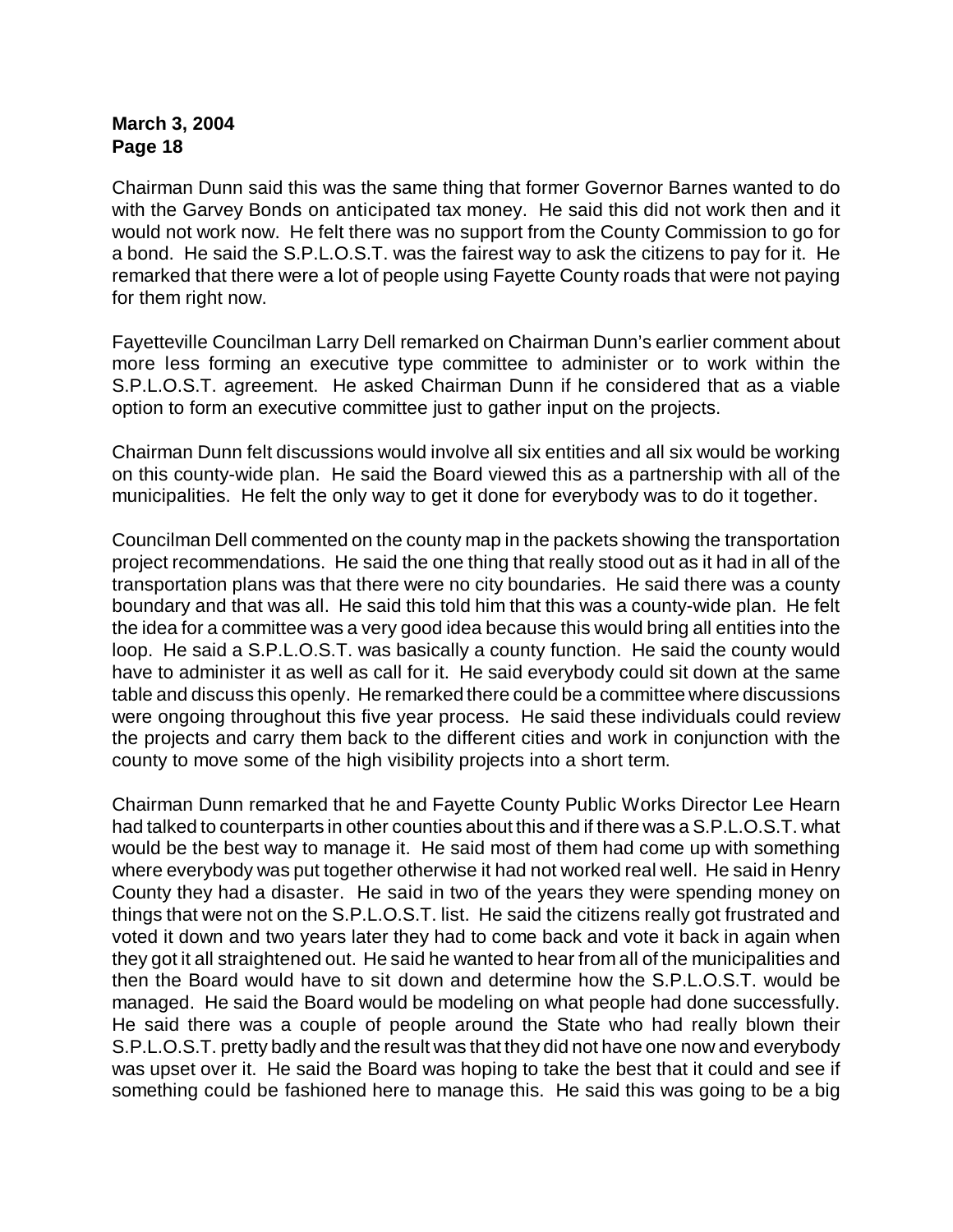deal. He remarked that it would not be a five year deal. He stated it was probably going to be a thirty year or fifty year deal. He said once the money started flowing, the county would not spend it during those five years. He felt this would be an ongoing thing that would be existing probably forever.

Commissioner Frady remarked that after the projects were identified for the S.P.L.O.S.T., the most important thing would be for everybody to vote on these projects and get them into the plan.

Chairman Dunn said the Board would get everybody's input and then make a decision.

Commissioner Frady said everybody was going to benefit from this but he questioned the percentages for each area.

Peachtree City Councilwoman Judi-ann Rutherford felt regardless of the project whether it be the East Fayette Bypass, an intersection in Peachtree City, S.R. 85 going through town or somewhere else, as long as one change was made it would change things for everybody else. She said this would not be a five year plan. She said somewhere down the road the citizens must see what they were getting for their money. She said sometime between now and the time that they might go back to the polls, this county would have to be covered with signs stating that the project was compliments of S.P.L.O.S.T. dollars. She said if there were no signs, the county should just bank all of the money up front because there would not be another one. She said the easiest thing to do would be to take little portions of the money. She said everyone would not agree on every item listed in the transportation plan. She said this must be a group project. She said anything that helped transportation in Fayette County would help every citizen in Fayette County. She said 51% of the citizens had to be convinced that they wanted to spend this tax dollar. She said citizens would not see that everybody coming in from out of town would be paying this as well. She remarked that citizens must see something that told them that these road improvements were their tax dollars at work. She said it did not need to be an expensive item but did need to be visible.

Commissioner VanLandingham said at the Board of Commissioners' last meeting he had made a proposal that he did not intend for it to go the way it did. He said somebody had brought this up that if there was not something in there for the senior citizens then they were not going to vote for it because they did not have enough money to spend now. He said he wanted to propose that the senior center be reviewed and be included in the S.P.L.O.S.T. He said he was aware that there were some people who did not feel that it belonged there but there were ways to do this. He felt these ways should be explored. He said if the citizens were going to be asked for a S.P.L.O.S.T. then a unified front would have to be presented with concrete projects and a course of action that was going to show results. He said he did not mean four years from now. He said once citizens started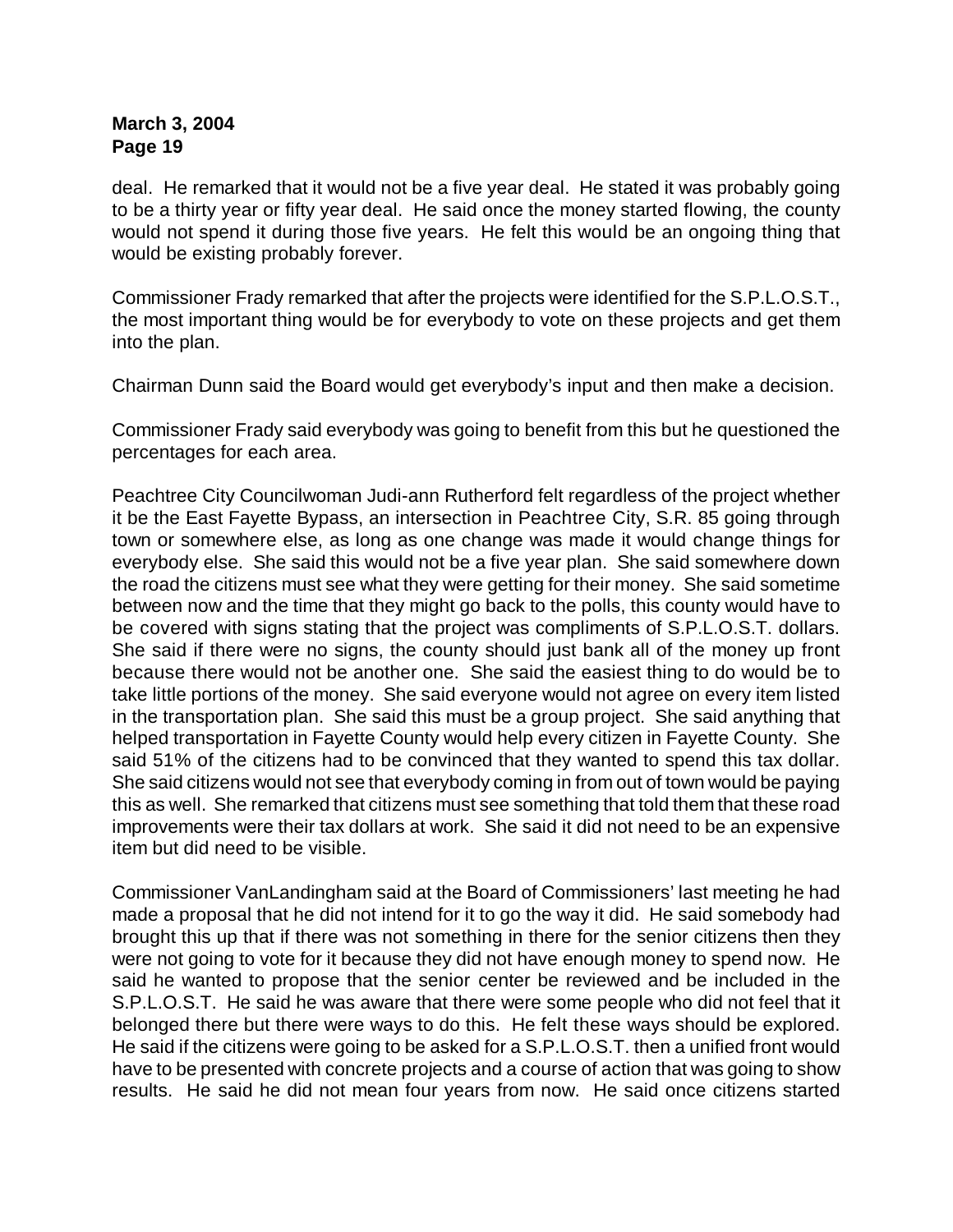paying the money, they would want to see something happening fairly quickly. He said all of this could be done if everybody was agreeable.

Fayetteville City Manager Joe Morton asked if a special project would be done for every constituency such as one for future voters, the teenagers or whatever. He asked where the line would be drawn.

Commissioner VanLandingham said he did not think a line could be drawn and if one could, they would be in trouble.

Mr. Morton said those were the words of pork barrel politics and wanting something for everybody.

Mayor Brown said Commissioner VanLandingham was diluting a solid plan. He said this should be relegated to transportation. He said the plan would appear diluted and would not be taken seriously.

Chairman Dunn said his only concern with adding something else would be people who did not want that included and would not vote. He said then the transportation plan would be lost and not approved. He said the S.P.L.O.S.T. votes in Fayette County have been close. He said things could not be put on the table that might pull votes away from the S.P.L.O.S.T. He pointed out that the first school S.P.L.O.S.T. that failed to pass here included a list of approximately 150 items. He said at one point it was referred to as a "wish list". He said it had failed miserably. He remarked that most people in the county felt that transportation was one of their most important problems right now. He said if people could be centralized and focused on transportation, the county would be better off in the long run. He said Commissioner VanLandingham's suggestion would certainly be considered.

Fayetteville Councilman Larry Dell said the S.P.L.O.S.T. would fund transportation, but he felt there would be some money free somewhere within the budget process.

Chairman Dunn remarked that the S.P.L.O.S.T. would not pay for everything. He said all of the jurisdictions would still have to put up transportation money. He said this would be a supplement to it over basically a twenty-seven year period.

Peachtree City Mayor Steve Brown interjected at this time he would have to leave this meeting to attend a funeral. He questioned if it would be possible to meet again and discuss this further before a final decision was made. He felt today's meeting was listening to input.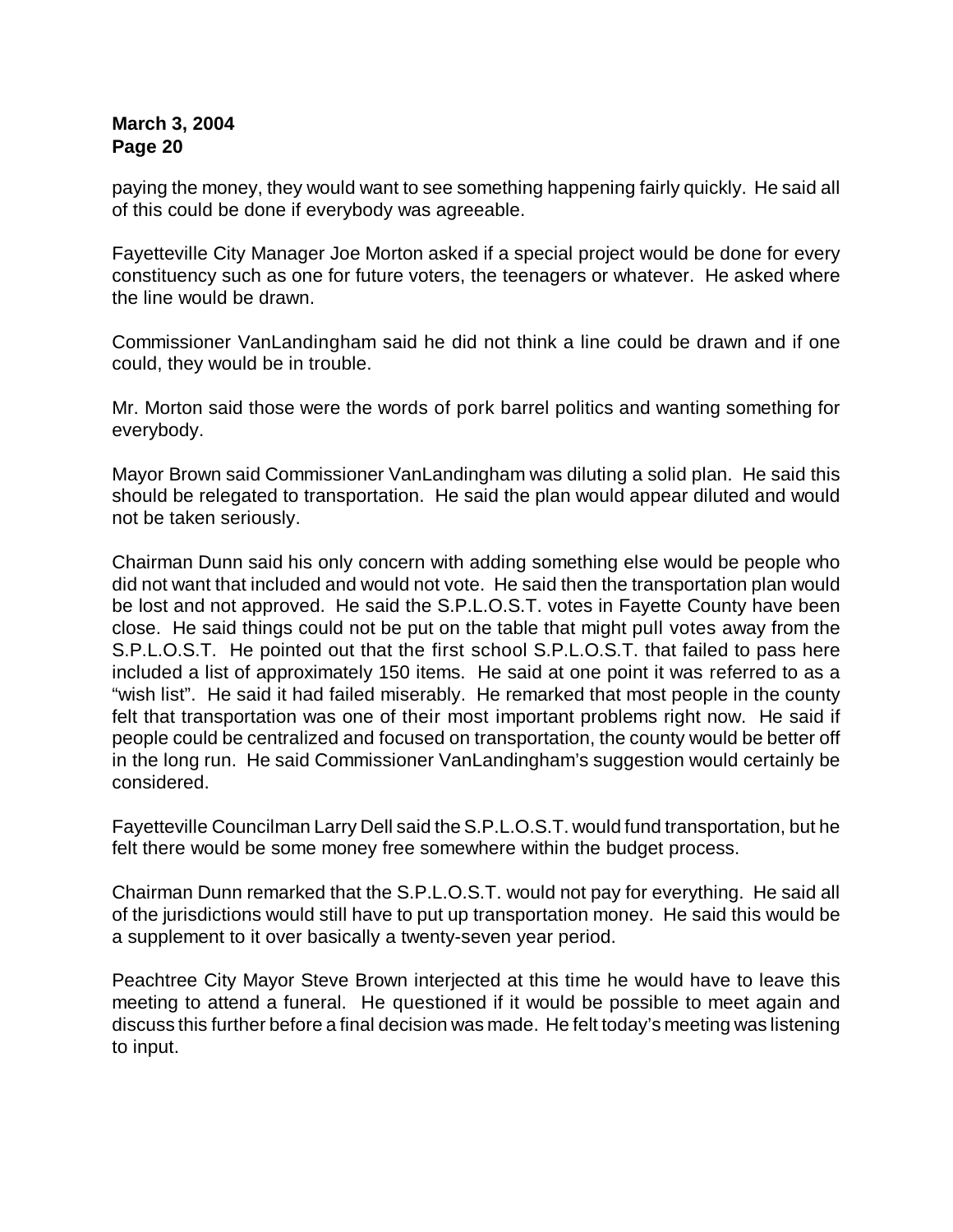Chairman Dunn said there would be no decision made today. He said he would be reticent about having another meeting.

Commissioner Linda Wells asked Mayor Brown for some clarifications. She said even though Mayor Brown did not support the entire package he had said that a lot of these things were very vital to the life of the county.

Mayor Brown remarked that with the exception of one or two projects he said they were all perfectly in line and would benefit everybody.

Commissioner Wells said that would lead to her next question. She said Mayor Brown had given the analogy in Henry County that some of the cities did not buy off on the project so there was a lot of dissension. She said she just wanted to make it clear that if Mayor Brown did not get exactly what he wanted would he be supporting this county-wide S.P.L.O.S.T. or would the Board and the municipalities have to be fighting with him in order to get the citizens to vote for it.

Mayor Brown replied that would be a discussion that he would have to have with the Peachtree City Council. He said he would not be able to speak on behalf of the council.

Commissioner Wells said she just wanted to make sure of what Mayor Brown was saying earlier to the effect that this issue would be put out on the table, let it flop around and if he did not get what he wanted he would not support this and he would encourage the people in Peachtree City not to support it.

Mayor Brown said he could not make a promise either way but he said he could look at the window that had been discussed and this was not five years. He said there would have to be a significant cash flow of about fifteen years to make this thing get off the ground. He said momentum was everything.

Commissioner Wells asked Mayor Brown if this was a viable project for the county and if he did not get his way on this, would he stand in the way of the county getting it in a judicious manner or could the county expect that Mayor Brown would oppose it for the next two or three years. She said she was referring to Mayor Brown personally.

Mayor Brown said he had 35,000 constituents in Peachtree City and he would have to get feed back from them.

Commissioner Wells asked Mayor Brown if he would hold the county up if he did not get his way.

Mayor Brown replied that he would have to discuss this with the council.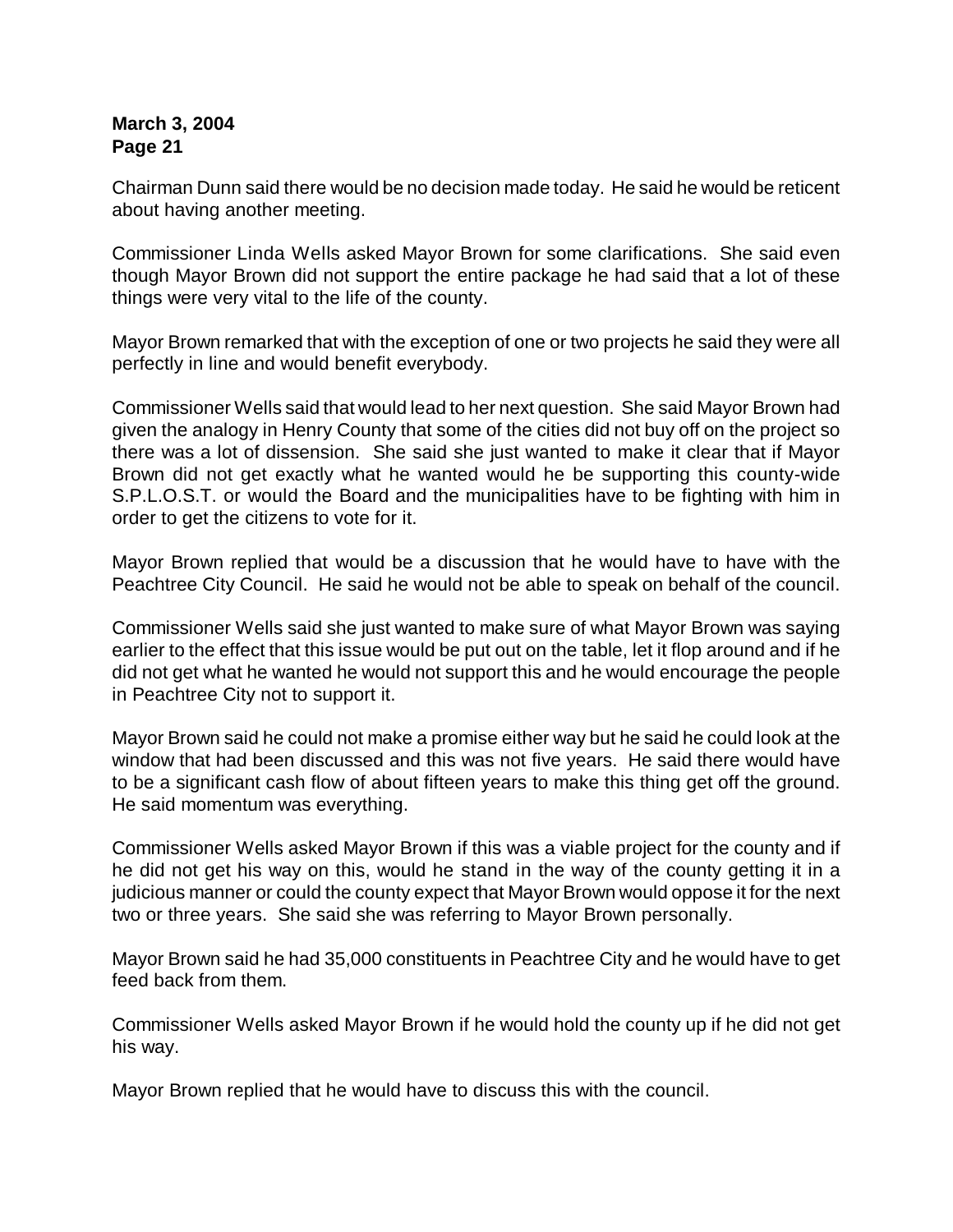Councilwoman Rutherford interjected that Commissioner Wells was asking Mayor Brown personally.

Mayor Brown said he would still have to have that discussion.

Chairman Dunn remarked that the 35,000 constituents of Mayor Brown were also 35,000 constituents of Fayette County. He said the Board had been working very hard to do the very best it could for everybody in the county including Mayor Brown's 35,000 constituents.

Commissioner Frady remarked that it would not do anyone any good to sit here and go through these projects if one individual was going to try and go against it.

Tyrone Councilwoman Lyn Redwood said she was new to the table as well as this process. She said she was hearing some people say that this was somewhat of a done deal and these were the projects that everyone was supporting but she said she heard the comment that input was being solicited. She asked if there was still an opportunity to comment on this plan or not.

Chairman Dunn said the county had adopted the plan because of prior meetings. He said when the county was asking for input it was not necessarily new projects that were being ask for but asking if anyone wanted to move a project up or make suggestions on how to manage the program. He said one of the things that was not in the plan was should some of the money be used for L.A.R.P. money and things of that nature. He said the basic plan was pretty well done now. He said this had been almost a two year process.

Mayor Brown exited the meeting at this time.

Fayetteville City Manager Joe Morton remarked that this plan would have to be the basis for the S.P.L.O.S.T.

Chairman Dunn replied that it would have to be. He said the plan could not continue to be changed. He said the priority listings that the county had submitted to the State were done by this group. He said if everyone wanted to change the priority, then that could still be done. He said every time there was input in the T.I.P. the priority list could be changed based on what this group wanted to do and felt was best. He said this was difficult where there had been projects in the past where the cities and the county could not come to an agreement on things. He said this one had been a little different. He said everyone understood the criticality of transportation here and he felt everyone had acted in good faith. He felt this would get done as long as everybody stayed together on it. He said they could not go in and start changing the very basis of the plan because there must be a specific item that would be asked for in the S.P.L.O.S.T. He said they would not be able to go in and just ask for road projects that might be asked for in the next ten years.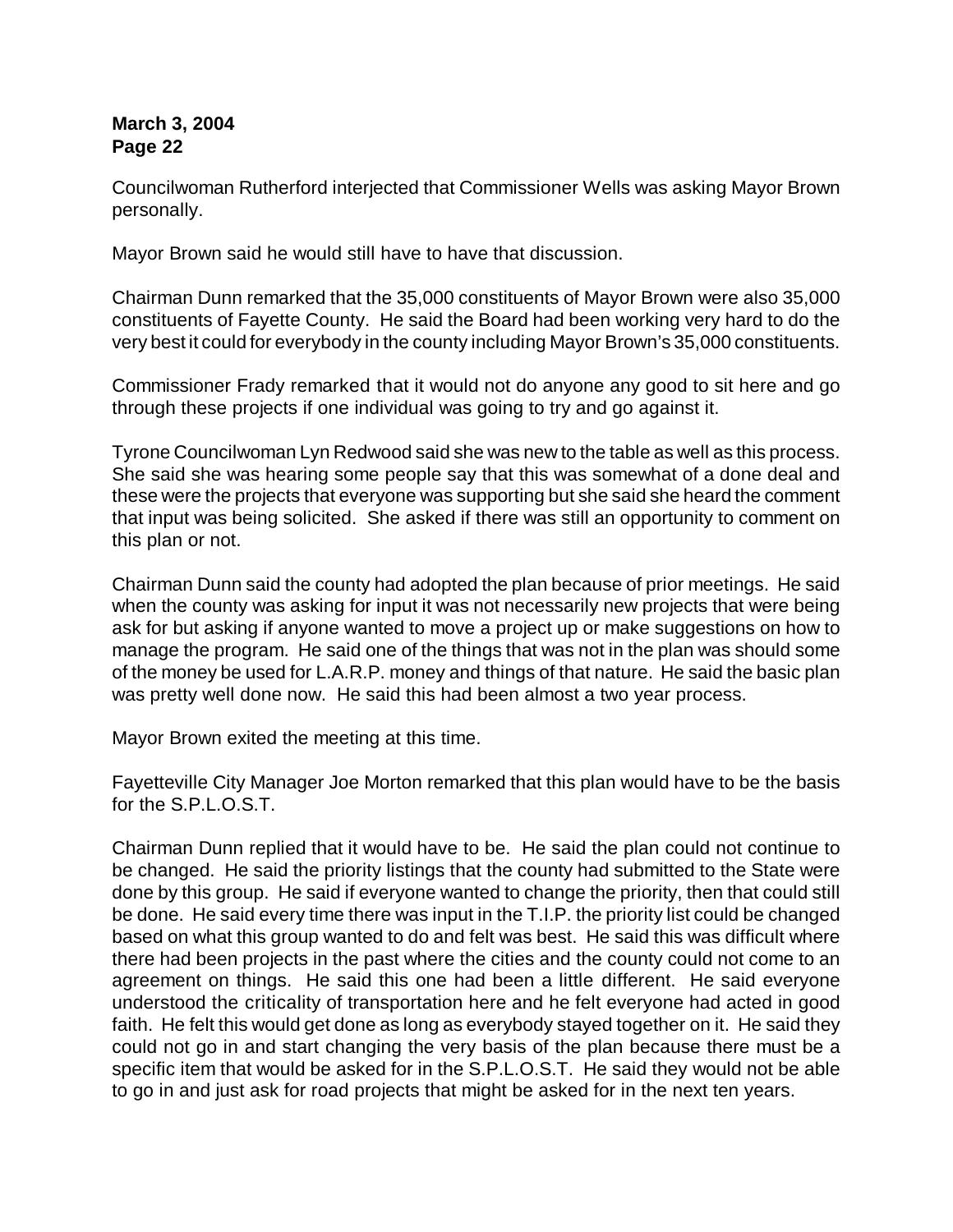Fayetteville Councilman Larry Dell remarked if the transportation plan was specifically used for the S.P.L.O.S.T. then anything within that plan could be used. He said it would not have to be the top ten list. He said if there was money available then instead of having the money just sit there, money could be spent on the high priority projects because they were in the plan.

Commissioner Frady remarked that the project list was already at the State and it was unknown what the State would do with them.

Chairman Dunn said the reality was that the county might not get some of the projects because there was not enough money. He said the logical thing would be for the county to go back to the State and say there were some smaller projects that needed to be done now and there was enough money.

Councilman Dell agreed and said there was definitely enough money. He said this was a good plan and the county was selling the plan. He said this plan addressed the needs within the confines of Fayette County and not Fayetteville or Peachtree City but Fayette County. He said he did not have a problem with it. He agreed that fairly soon if the S.P.L.O.S.T. did pass then some of these low cost projects which were high visibility projects need to be done. He said people would have to see results.

Commissioner Frady felt the top priorities should be protected. He said the money would need to be ready to move on these projects.

Chairman Dunn remarked that it would be difficult to put a handle on the way the money would be spent. He said everything the county did with road money was usually to support or to mitigate a problem of traffic in the city or near a city. He said there were no huge population centers to connect in the unincorporated county. He said the projects involving S.R. 74, S.R. 54, S.R. 34 and T.D.K. was where money was being spent because everybody here agreed five years ago that this was where the improvements would be made. He said the Board would consider Peachtree City's list of road improvements but he commented that a lot of people have been waiting in line.

Commissioner Frady felt it would be poor planning if the county had to borrow money for any of these projects and then have to pay interest on the money. He said the county would have to have the funds available so when the projects came up, the money would be there.

Chairman Dunn stated that there were two major traffic problems in the county – one being in Peachtree City and one in Fayetteville. He said the citizens in both cities and everybody in the unincorporated county get caught up in both every day.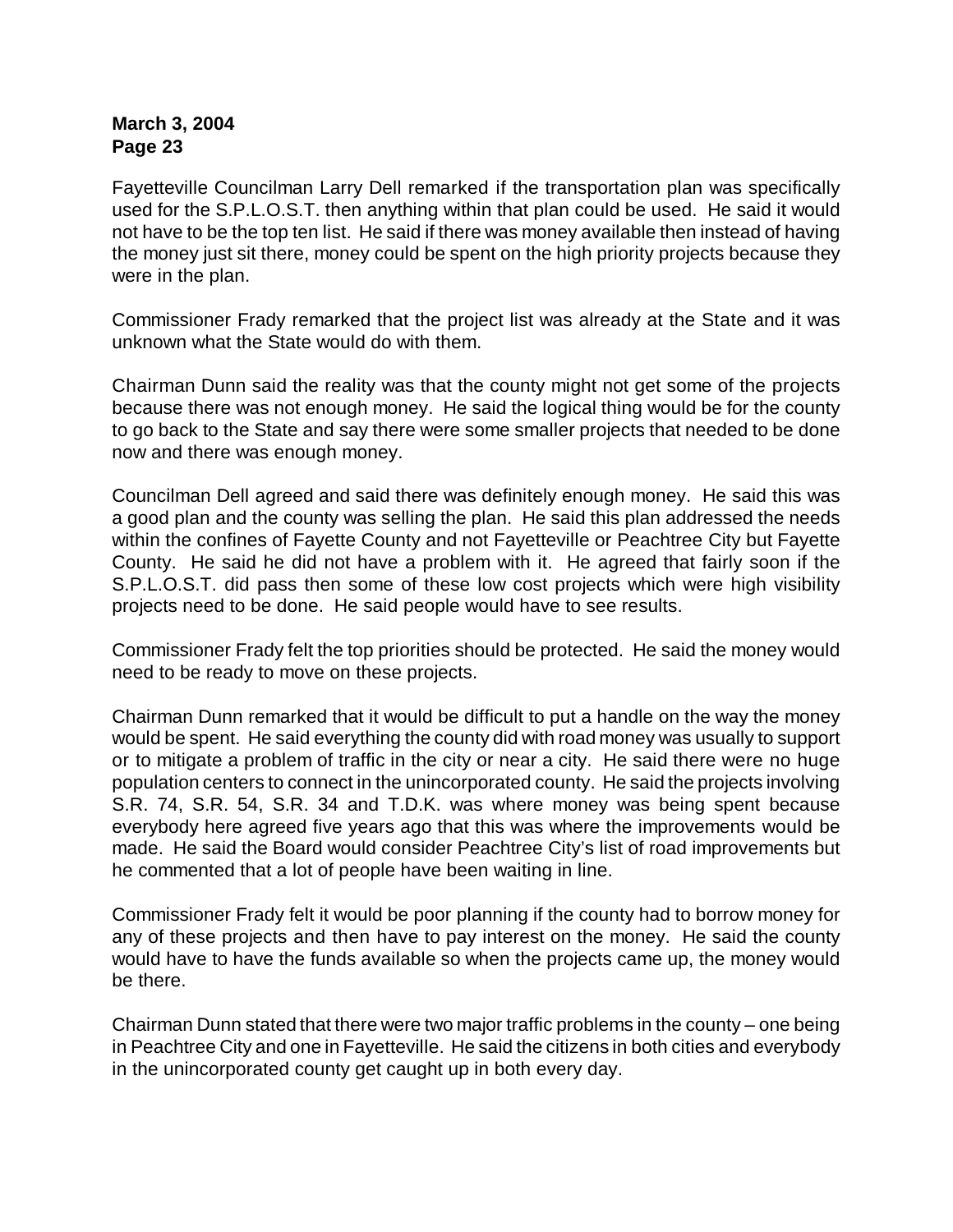Chairman Dunn asked if there were any new ideas to put into the discussion. He clarified that the Board had a list from Peachtree City to consider. He said the Board also had Commissioner VanLandingham's suggestion to include the senior center to the S.P.L.O.S.T. He said he also understood that the group wanted a mechanism to manage this that would include everybody.

Commissioner Wells interjected that the L.A.R.P. should be included.

Chairman Dunn asked if anyone disagreed about having part of this set aside for L.A.R.P.

There was a consensus to have the L.A.R.P. included.

Chairman Dunn asked if anyone supported the idea of having another meeting on this.

There was a consensus not to have another meeting.

Chairman Dunn felt it was incumbent on the Board to get back to everyone and let them know what the county was going to do about the things that the municipalities had asked.

Tyrone Town Manager Barry Amos remarked that he and others had not understood that they needed to bring a list of additions to be included. He asked if the Board wanted him to provide a list from the Town of Tyrone that might not already be included.

Chairman Dunn felt that would be unnecessary unless the Board agreed to accept the list from Peachtree City. He said if the other municipalities wanted to send in a list that would be fine. He said if road projects were already in the plan, they did not need to be resubmitted. He said this would be duplicate money.

Chairman Dunn thanked everybody for participating in this meeting. He said the Board would take every suggestion seriously and try to do the best thing for Fayette County.

There being no further business to come before the Board, Chairman Dunn adjourned the meeting at 5:30 p.m.

\_\_\_\_\_\_\_\_\_\_\_\_\_\_\_\_\_\_\_\_\_\_\_\_\_\_\_\_\_\_\_ \_\_\_\_\_\_\_\_\_\_\_\_\_\_\_\_\_\_\_\_\_\_\_\_\_\_\_\_\_\_\_

Karen Morley, Chief Deputy Clerk Gregory M. Dunn, Chairman

The foregoing minutes were duly approved at an official meeting of the Board of Commissioners of Fayette County, Georgia, held on the 25<sup>th</sup> day of March, 2004.